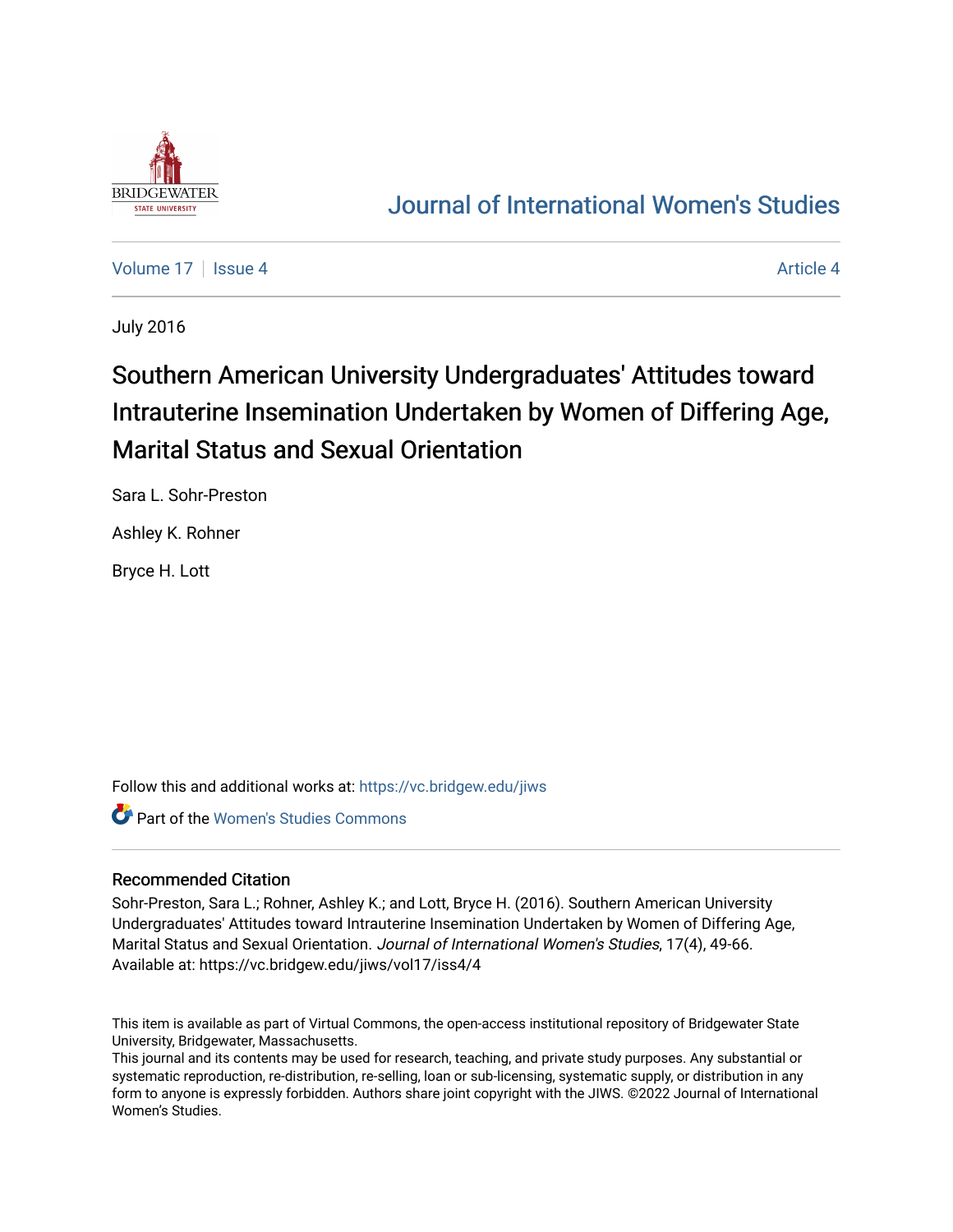This journal and its contents may be used for research, teaching and private study purposes. Any substantial or systematic reproduction, re-distribution, re-selling, loan or sub-licensing, systematic supply or distribution in any form to anyone is expressly forbidden. ©2016 Journal of International Women's Studies.

#### **Southern American University Undergraduates' Attitudes toward Intrauterine Insemination Undertaken by Women of Differing Age, Marital Status and Sexual Orientation**

Sara L. Sohr-Preston<sup>1</sup>, Ashley K. Rohner<sup>2</sup>, Bryce H. Lott<sup>3</sup>

#### **Abstract**

Undergraduate college students in the southern U.S. were presented with vignettes about a fictional woman seeking to become pregnant via intrauterine insemination (IUI). Participants were randomly assigned to conditions in which the woman described was 26 or 41 years old, and single, married to a man, or married to a woman. After reading the vignettes, participants rated their expectations of the prospective mother's preparedness for parenting, ability to provide quality of life for a child, risk for pregnancy complications and achieving a healthy pregnancy. Results yielded marginally significantly ( $p = .05$ ) lower expectations of achieving a healthy pregnancy when the mother was over 40, and significantly  $(p < .05)$  lower anticipation of preparedness for parenting and ability to provide quality of life when she was designated as single or married to a woman. We discuss findings in terms of bias favoring traditional families with a mother and father begun when the parents were in their twenties.

*Keywords*: IUI, High Maternal Age, Prejudice, Single Mothers, Same-Sex Parents

#### **Introduction**

 $\overline{a}$ 

Intrauterine insemination (IUI) is a frequently used method of assisted reproductive technology (ART) in which sperm, either from a male member of a client couple or from a donor, is inserted into a female client's uterine cavity. This technique has been employed to overcome a wide variety of obstacles to reproduction, including cervical factor infertility, ovulatory dysfunction, endometriosis, immunological causes, male factor infertility, unexplained infertility (Duran, Morshedi, Kruger, & Oehninger, 2002), and lack of a male partner for single women and lesbian couples (Ferrara, Balet, & Grudzinskas, 2000). The purpose of the current investigation is to examine potential stigma surrounding IUI as a path to parenthood for women who are of high maternal age, unmarried, or in a same-sex marriage. This stigma was explored in a geographic

1

<sup>&</sup>lt;sup>1</sup> Sara Sohr-Preston is an Assistant Professor of Psychology at Southeastern Louisiana University in Hammond, LA, USA. She currently is conducting studies of the experiences of pregnant and parenting college students. Her other research interests include teaching and learning, family building issues (pregnancy, trying to conceive, infertility, miscarriage, and adoption), parenting, maternal mental health, and early childhood development.

<sup>&</sup>lt;sup>2</sup> Ashley K. Rohner obtained her B.A. in psychology and her M.A. in psychology from Southeastern Louisiana University in 2013 and 2015 respectively. She is currently the Human Resources Coordinator for a local compounding pharmacy. Her current areas of interest include social psychology, human resources, and human resources law.

<sup>&</sup>lt;sup>3</sup> Bryce H. Lott received his B.A. in psychology from Auburn University and is currently a second year student in the master's program in psychology, with an I/O concentration, at Southeastern Louisiana University. Research interests include organizational change and evaluation, organizational culture, team dynamics, leadership development, and work-family balance.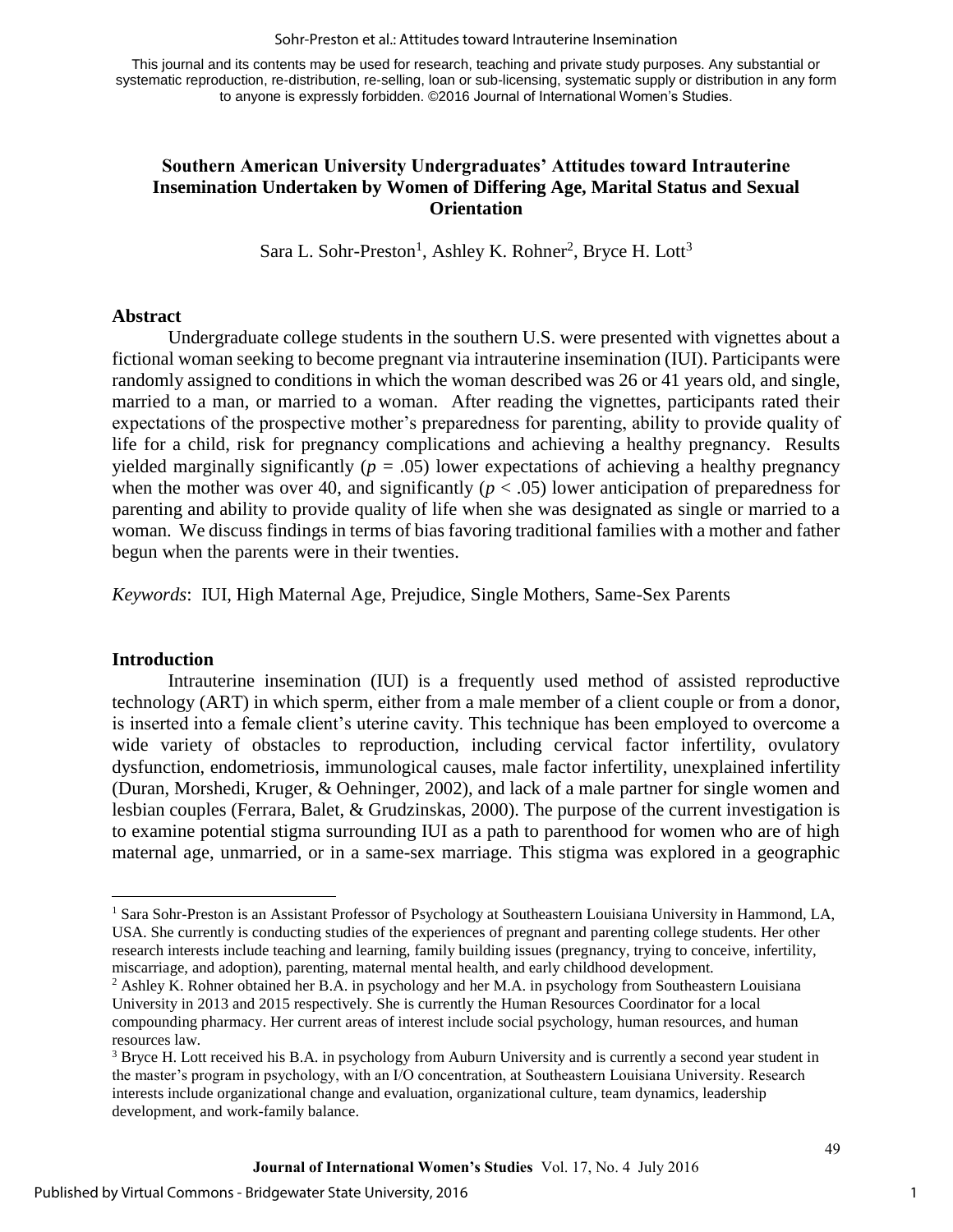region, the southern U.S., in which all three groups of potential mothers have a legal right to pursue motherhood but may yet face social or cultural barriers to their pursuit. To use previously applied terminology, attitudes toward members of these groups utilizing IUI or other forms of ART may reflect *stratified reproduction*. In other words, reproduction is often deemed appropriate only for select women in contemporary Western society (Johnson, 2012; Rapp, 2001). We summarize reasons for focusing on these particular groups of women as possible targets of prejudice or bias below.

#### **High Maternal Age**

An expectant mother is considered to be of advanced maternal age when 35 or older and of high maternal age when 40 or older (Delbaere et al., 2007). Delaying childbearing beyond age 35 is becoming increasingly common in developed countries, and this trend appears to reflect a product of circumstances instead of conscious choice (Cooke, Mills, & Lavender, 2012). Expectant mothers over 35 are more likely to be placed in the "high risk" category by attending medical professionals although there is evidence that women of advanced maternal age can generally expect good obstetric outcomes (Windridge & Berryman, 1999). While not a guarantee of adverse obstetric outcomes, the fact remains that advanced maternal age has been repeatedly indicated as a risk factor for a variety of obstetric complications including preterm birth, low birth weight and prenatal death (Delbaere et al., 2007).

Focusing on such biological risk factors, or focusing on the biological clock, neglects the notion that becoming a mother later in life may be psychosocially advantageous in that mothers may be more satisfied in careers, more secure in their finances, or more emotionally ready to become a parent. Research supports that children of older mothers display elevated cognitive skills (Ragozin, Basham, Crnic, Greenberg, & Robinson, 1982; Zybert, Stein, & Belmont, 1978) and higher independence (Seth & Khanna, 1978). Older mothers have been shown to exhibit greater empathy to their infants' needs (Baranowski, Schilmoeller, & Higgins, 1990), more supportive behaviors and less harsh parenting with their children (Conger, McCarty, Yang, Lahey, & Burgess, 1984), and higher levels of parenting knowledge (Bornstein, Cote, Haynes, Hahn, & Park, 2010). Furthermore, when new mothers over 35 have been directly compared to younger mothers adjusting to the maternal role, older new mothers appeared to adjust equally well to pregnancy and motherhood, with some evidence for greater difficulties in marital and sexual adjustment following childbirth (Windridge & Berryman, 1996). Taken together, available findings suggest that older mothers may be well equipped to adopt a parenting role *if* they are able to successfully conceive and experience a healthy pregnancy. IUI may help women of advanced maternal ages conceive, but success rates are lower than those for women under 40. This is particularly true for women 43 or older (Corsan, Trias, Trout, & Kemmann, 1996).

Despite evidence for possible psychosocial advantages of delayed childbearing, some may yet perceive older mothers, or those that successfully became mothers despite the very real limitations of the biological clock, as "unnatural" or "freakish" (Shaw & Giles, 2009). Put another way, objections to older mothers may be based on the social clock as well as the biological clock. The *social clock* refers to normative social expectations about the appropriate timetable for major adult developmental transitions (Peterson, 1996). These socially constructed and widely accepted timetables may be partially but not solely inspired by biological factors, such as when the typical ages for puberty and menopause influence the social clock for entering parenthood. The social clock is also shaped by actual social trends and individuals' own experiences. In the U.S, recent

2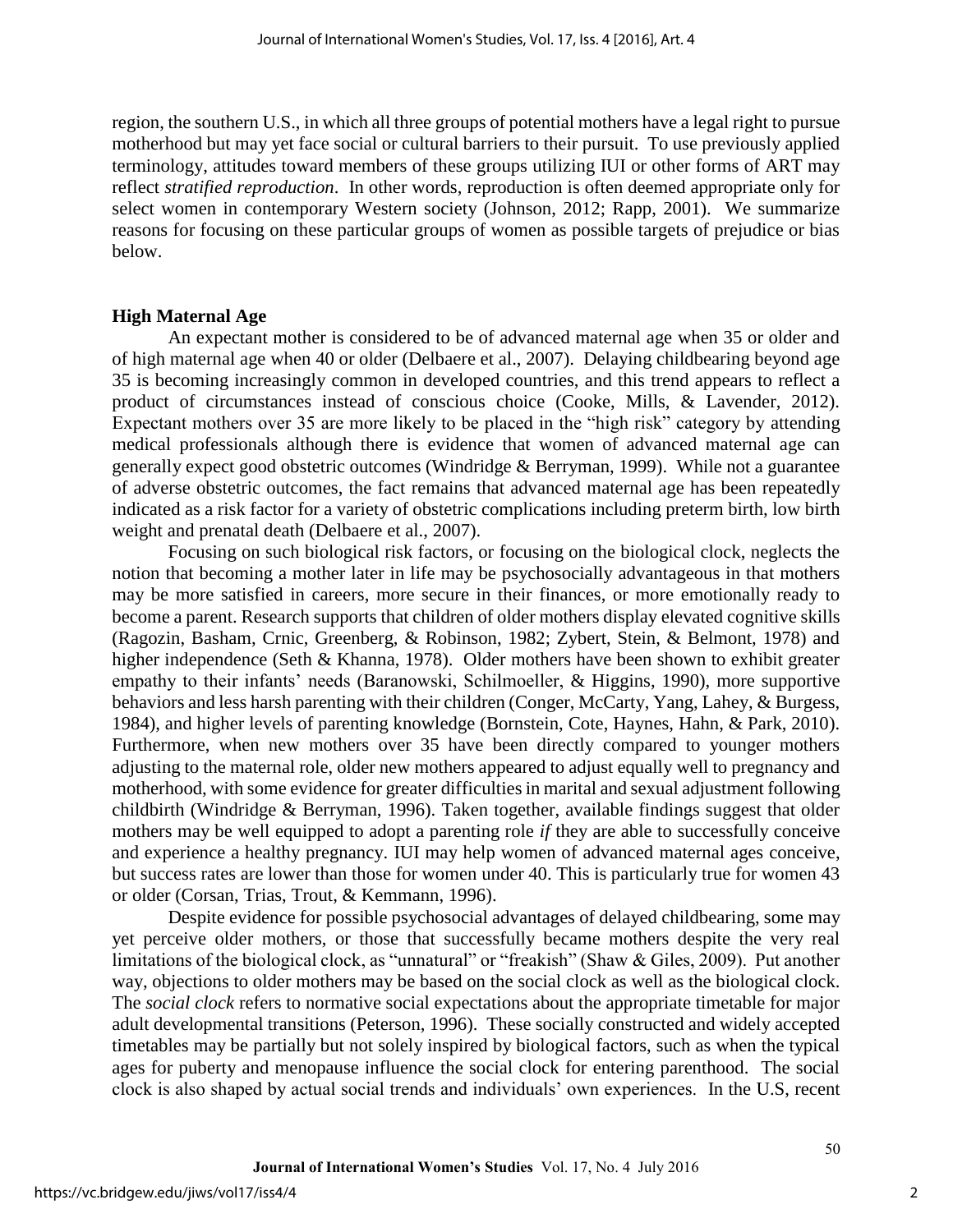data places the average age of first birth at 26 years old (Martin et al., 2015), making it likely that U.S. residents less often have personal contact or knowledge of mothers of advanced and high maternal age. In support of the presence of a social clock for entry to motherhood in developed countries, in a sample of Australian university students, participants' average age offered for when a woman would be too old to have a first child was 43.01 years old (Peterson, 1996).

On a final note, while the elevated risk of infertility and pregnancy complications in women over 40 is genuine, some may overestimate its magnitude and perhaps even assume that women over 40 should never attempt to become pregnant. In other words, elevated risk may be incorrectly equated with high risk or guarantee of adverse outcomes when that is not necessarily the case. In fact, some professionals have gone as far to suggest placing upper age limits on women's access to ART (Porter, Peddie, & Bhattacharya, 2007). Based on these notions, we hypothesized southern U.S. college students' expectations of pregnancy and parenting outcomes from use of IUI to achieve pregnancy would be more negative in a woman over 40 compared to a woman in her twenties.

#### **Marital Status**

American attitudes regarding use of IUI to achieve motherhood may further be influenced by perceptions of the so-called "traditional" family, consisting of a man, his wife, and their offspring (Ethics Committee of the American Society for Reproductive Medicine, 2013; Robinson, 1997). While single mothers are no longer generally forced to either place their infants up for adoption or marry the biological father, stereotypes persist that single mothers are inferior to married mothers (Bennett & Jamieson, 1999; Robinson, 1997). Such stereotypes persist in spite of increases in intentional motherhood among single women, which may be achieved through IUI with donor sperm. In 2013, 40.6% of all births in the U.S. were to unmarried women (Centers for Disease Control and Prevention, 2013). While many single mothers become so as a result of unplanned pregnancy, there has been a noted increase in the number of women actively choosing to become a mother in the absence of an involved partner (Jadva, Badger, Morrissette, & Golombok, 2009).

It is essential to note that there is indeed evidence to suggest that single mothers, in general, are in many ways at a disadvantage compared to married mothers. For example, single mothers in the U.S. appear less happy when compared to other adults (Ifcher & Zarghamee, 2014). Furthermore, children reared by single mothers exhibit elevated rates of a variety of psychological problems including hyperactivity, poor peer relations, conduct disorder and emotional difficulties (Dunn, Deater-Deckard, Pickering, O'Connor, & Golding, 1998), higher school drop-out rates and greater likelihood of teenage pregnancy (McLanahan & Sandefur, 1994). Importantly, these findings were obtained from studies not distinguishing single mothers by choice from single mothers by circumstance. These negative outcomes have been explained by factors such as low income and lack of social support (Jadva et al., 2009), which are factors not necessarily at play for women pursuing IUI as a path to single motherhood by choice. In fact, single mothers by choice have been shown to be better educated and have higher occupational prestige when compared to their married peers (Pakizeg, 1990). Still, individuals aware of general findings painting single mothers as somehow lesser than partnered mothers may harbor bias in favor of IUI clients with spouses. In fact, while not in the majority, some U.S. obstetrician-gynecologists have endorsed that they would discourage use of ART for a single female client (Lawrence, Rasinski, Yoon, &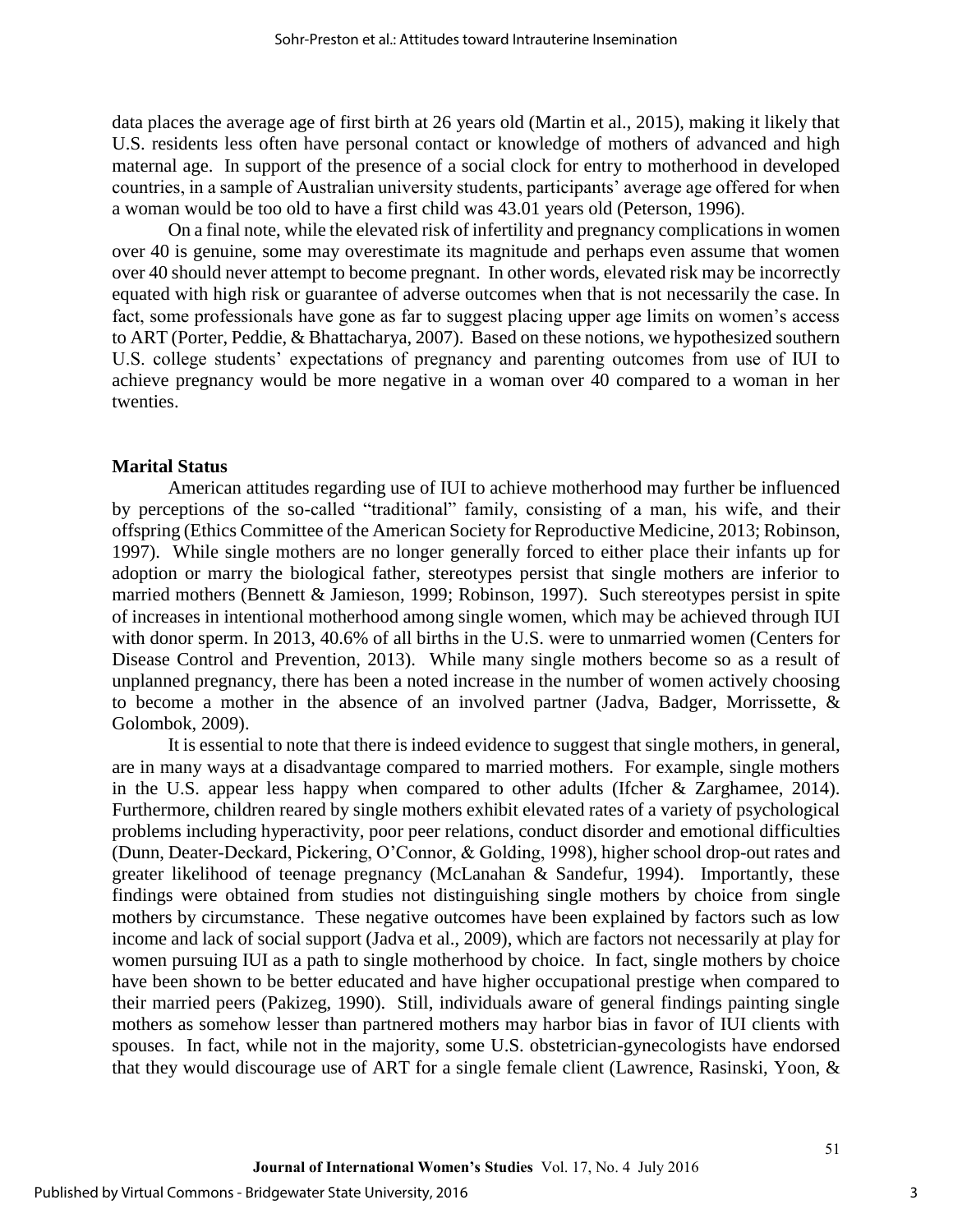Curlin, 2010). Based on these notions, we hypothesized that single prospective mothers would be evaluated less favorably by southern American college students than married prospective mothers.

#### **Same-Sex Couples**

In addressing potential bias in favor of married parents, it is essential to acknowledge that, in the U.S. and many other countries, marriage no longer exclusively describes a legal union between a man and a woman. Even before the U.S. Supreme Court legalized same-sex marriage nationwide in 2015, the most recent U.S. Census indicated the existence of 131,729 same-sex, married-couple households (United States Census Bureau, 2011).

Until quite recently, same-sex couples raising children tended to care for offspring conceived within a heterosexual marriage or relationship (Markus, Weingarten, Duplessi, & Jones, 2010). Same-sex couples able to afford ART and having access to services, however, are increasingly becoming parents via procedures including IUI with donor sperm (Johnson, 2012). Having access to services is no guarantee, with many Americans continuing to view same-sex marriage and same-sex parenting unfavorably. For example, Americans have appeared more likely than residents of other developed nations to view homosexual relations as always wrong (Widmer, Treas, & Newcomb, 1998). Recent findings further present the cultural climate of the American South as particularly hostile to open expression of a minority sexual identity (Baunach & Burgess, 2013).

Some states or individual clinics in the U.S. explicitly limit ART services to clients in opposite-sex unions (American Society for Reproductive Medicine, 2005; Johnson, 2012), and a minority of obstetrician-gynecologists in the United States report that they would discourage ART for lesbian couples (Lawrence et al., 2010). Even in the absence of overt restriction of services to same-sex couples, more covert practices may lead women with female partners to believe they are not allowed or not welcome at certain clinics (Johnson, 2012; Robinson, 1997). There is no lack of evidence for persisting prejudice against lesbian mothers in the U.S., even when legally wed, as demonstrated when married foster parents Beckie Peirce and April Hoagland had their foster daughter removed from their home by a judge who believed the girl would be better cared for by a heterosexual couple (Moyer, 2015).

Potential bias in favor of opposite-sex parents may be rooted in concerns over the ability of same-sex parents to provide adequate quality of life for children. While children of same-sex parents have received far less empirical attention than those of opposite-sex parents, possibly because of difficulties in identifying and recruiting samples of families headed by same-sex parents (Tasker, 2005), available evidence suggests much similarity in the quality of life and adjustment of both populations of offspring (Adams & Light, 2015; Anderssen, Amlie, & Ytterøy, 2002; Gartrell, Deck, Rodas, Peyser, & Banks, 2005; Meezan & Rauch, 2005; Patterson, 2006; Stacey & Biblarz, 2001; Wainright & Patterson, 2006). While some research has supported differences such as more severe disputes between lesbian mothers and their children compared to mothers partnered with a father (see MacCallum & Golombok, 2004), there exists some evidence that lesbian-led families provide, in some ways, higher quality of life than more traditional families led by opposite-sex parents. For example, planned lesbian-led families (i.e., children not resulting from a previous opposite-sex relationship) may involve less corporal punishment and more imaginative and domestic play when compared with families led by opposite-sex parents (Golombok et al., 2003). In addition, evidence has suggested children perceive closer relationships with their mothers when in families led by a single or partnered lesbian mother compared to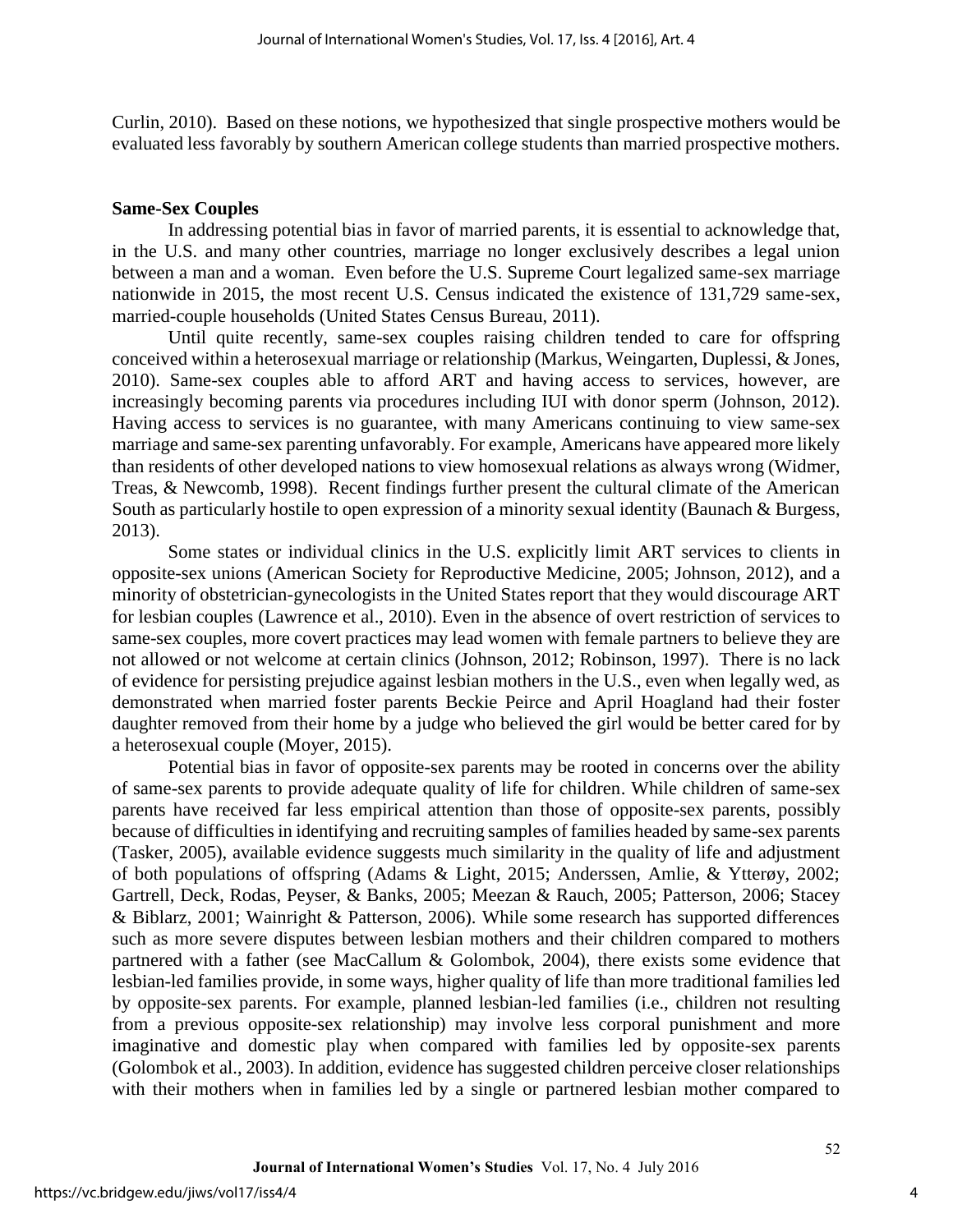opposite-sex, two-parent families (Golombok, Tasker, & Murray, 1997). Furthermore, nonbiological mothers in two-parent, lesbian-led families appear more involved in child care (Tasker & Golombok, 1998; Vanfraussen, Ponjaert-Kristoffersen, & Brewaeys, 2003), more desirous of having children (Bos, van Balen, & van den Boom, 2007), and more committed as a parent (Bos et al., 2007) than fathers in two-parent heterosexual families. Finally, reviews, while limited by difficulties in isolating key variables, do not support that children must have both a mother and a father to foster adequate development (Biblarz & Stacey, 2010).

Despite these indications that same-sex parents are just as capable as opposite-sex parents in providing a supportive home environment conducive to healthy adjustment in offspring, there remain general and widespread attitudes and beliefs that being reared by same-sex parents will adversely affect children's development (Pennington & Knight, 2011). The greater levels of social conservatism or traditionalism in the American South (Valentino & Sears, 2005; Woodberry & Smith, 1998) may be especially conducive to this line of thinking. Beyond traditional values, concerns about the potential harm from same-sex parenting may be due in part to concerns about the lack of a male role model (Robinson, 1997). The documented existence of such concerns prompted our third hypothesis that southern American college students' attitudes toward married prospective parents undergoing IUI would be less positive when the marriage is between two women compared to a man and a woman. Since past research indicates male college students are more likely than females to view homosexuality as chosen and to believe parents' same-sex relations to be detrimental to child development (Costa, Almeida, Anselmo, Pereira, & Leal, 2014), participant sex was included as a control variable in hypothesis testing.

#### **Method**

#### *Participants*

The convenience sample consisted of 230 college undergraduate students enrolled in introductory psychology and lifespan developmental psychology classes at an exurban public university in the southern United States. Class sections from which participants were recruited ranged from 40 to 100 students and included a mixture of online and traditional classes. Students received course credit for participation, and other studies and an alternate assignment were available to students unwilling to participate or ineligible for any available investigation. This study specified that participants must have been 18 years of age or older at the time of participation.

Out of the full sample, 222 participants' data were complete on all proposed covariates, independent variables and dependent variables, and were therefore included in final statistical analyses. Data were missing because of skipped items and sections. Participants providing their sex included 45 males (19.57%) and 180 females (78.26%). The average age was 19.84 years (*SD*  $= 2.38$ ). The sample was predominantly White (70.00%), with 20.87% African-American, 2.17% Asian, 1.74% Hispanic or Latino and 1.74% Native American, Aleut, or Aboriginal peoples. Out of participants reporting on their religion (*n* = 221), 12.17% reported having no religion or religious affiliation. Among the remaining participants, 34.78% endorsed the general category of Christianity, 13.48% specified Protestantism, 26.52% selected Catholicism, .87% endorsed Islam, .87% selected Buddhism and .87% endorsed Hinduism. The university Institutional Review Board reviewed and approved this study prior to recruitment.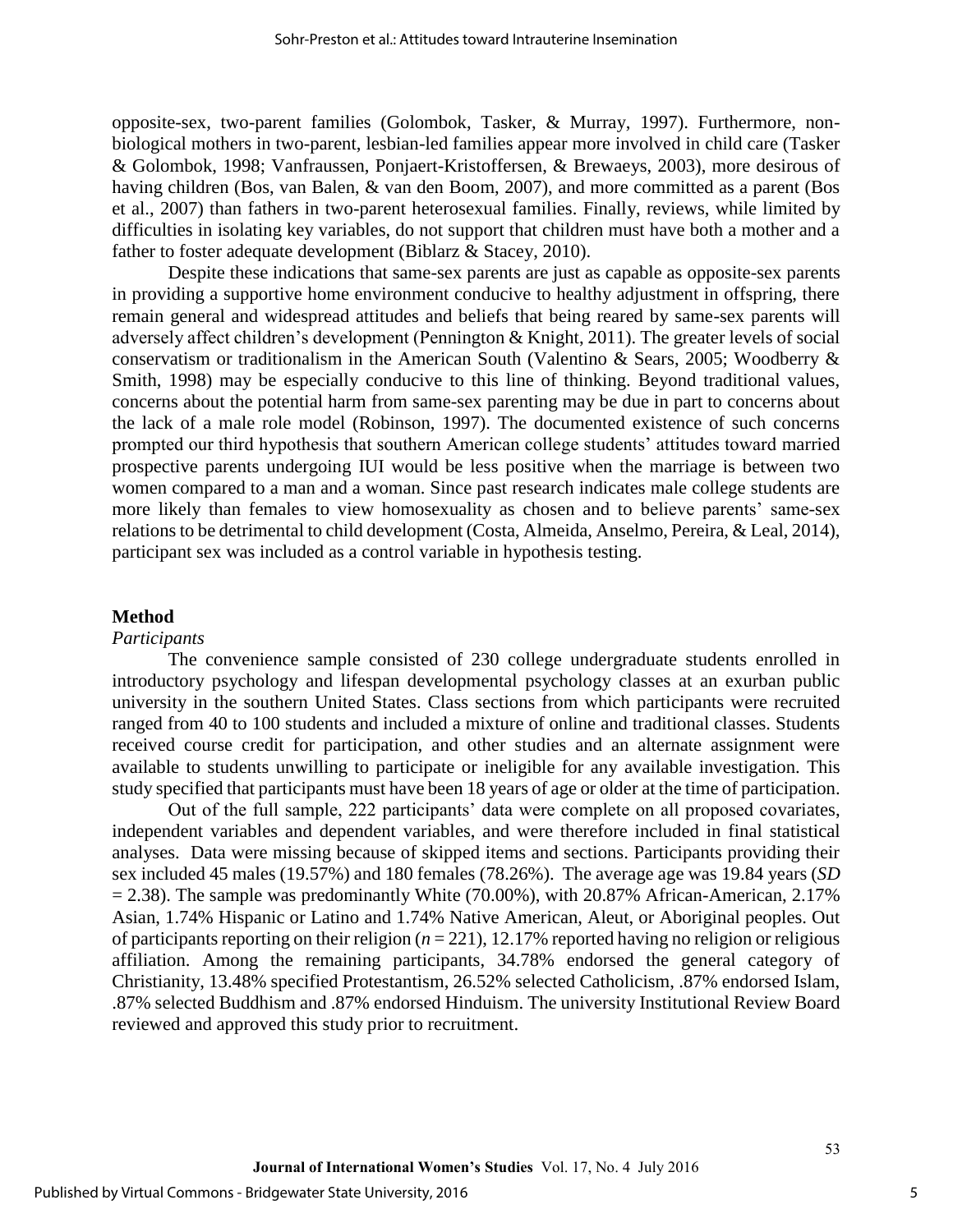#### *Measures*

- Demographic information: Participants completed questions regarding their sex, race, age in years and religion.
- IUI vignettes: Participants were presented with a written description of a woman named Lillian Jones undergoing IUI in hopes of becoming pregnant (see Appendix for full vignette). There were six versions of the vignette, differing by how Lillian's age and marital status were described: 26 yearold and single, 41 year-old and single, 26 and married to a man (named Will), 41 and married to a man, 26 and married to a woman (named Emily) and 41 and married to a woman. Lillian's race was not identified. Expectations of IUI outcomes**:** Participants were asked to predict, based on only the information presented in the vignette, how likely various pregnancy and parenting outcomes would be using a 9-point rating scale ranging
	- from 1 (*not at all likely*) to 9 (*extremely likely*). This measure was created for the current study. Item content and descriptive statistics can be found in Table 1. Further data reduction involving this measure will be described in the Results section of this document.

#### *Procedure*

Data collection occurred online. Participants accessed the questionnaire via a web link posted by the primary investigator on the psychology department's participant recruitment site. Upon opening the survey, participants were randomly assigned to view one of the six versions of the vignette. Before viewing the vignette and follow-up questions, participants completed an informed consent form by indicating consent with their initials. They were required to complete the survey in one session. Instructions stated that participants were allowed to skip any items with which they felt uncomfortable.

#### **Results**

#### *Preliminary Analyses / Data Reduction*

Given the large numbers of items addressing participants' expectations regarding IUI outcomes, before testing hypotheses, data reduction was desirable for further analyses. A principal components analysis (PCA) with Promax rotation was conducted with the items listed in Table 1. The Kaiser-Meyer-Olkin (KMO) Measure of Sampling Adequacy was .85, and Bartlett's Test of Sphericity was significant ( $p = .00$ ). Therefore, the data was deemed suitable for PCA. Factor loadings from the pattern matrix are summarized in Table 2. Using an eigenvalue cutoff of 1.00 and pattern matrix component loading cutoff of .70, results supported the presence of four components. Given these results, four variables for expectations of IUI outcomes were created, with all four variables created from multiple items.

Composite variables were computed with the mean rather than a sum of included items so as to retain the scaling of 1 (*not at all likely*) to 9 (*extremely likely*). Based on the PCA results (see Table 2), four composite variables (preparedness for parenting, ability to provide quality of life, pregnancy complications, and achieving a healthy pregnancy) were created using the mean ratings of items with a factor loading of .70 or higher. The variable *preparedness for parenting* comprised the mean of items addressing whether Lillian would be excited about being pregnant, financially equipped for a new baby, emotionally equipped for a new baby, have family friends welcome the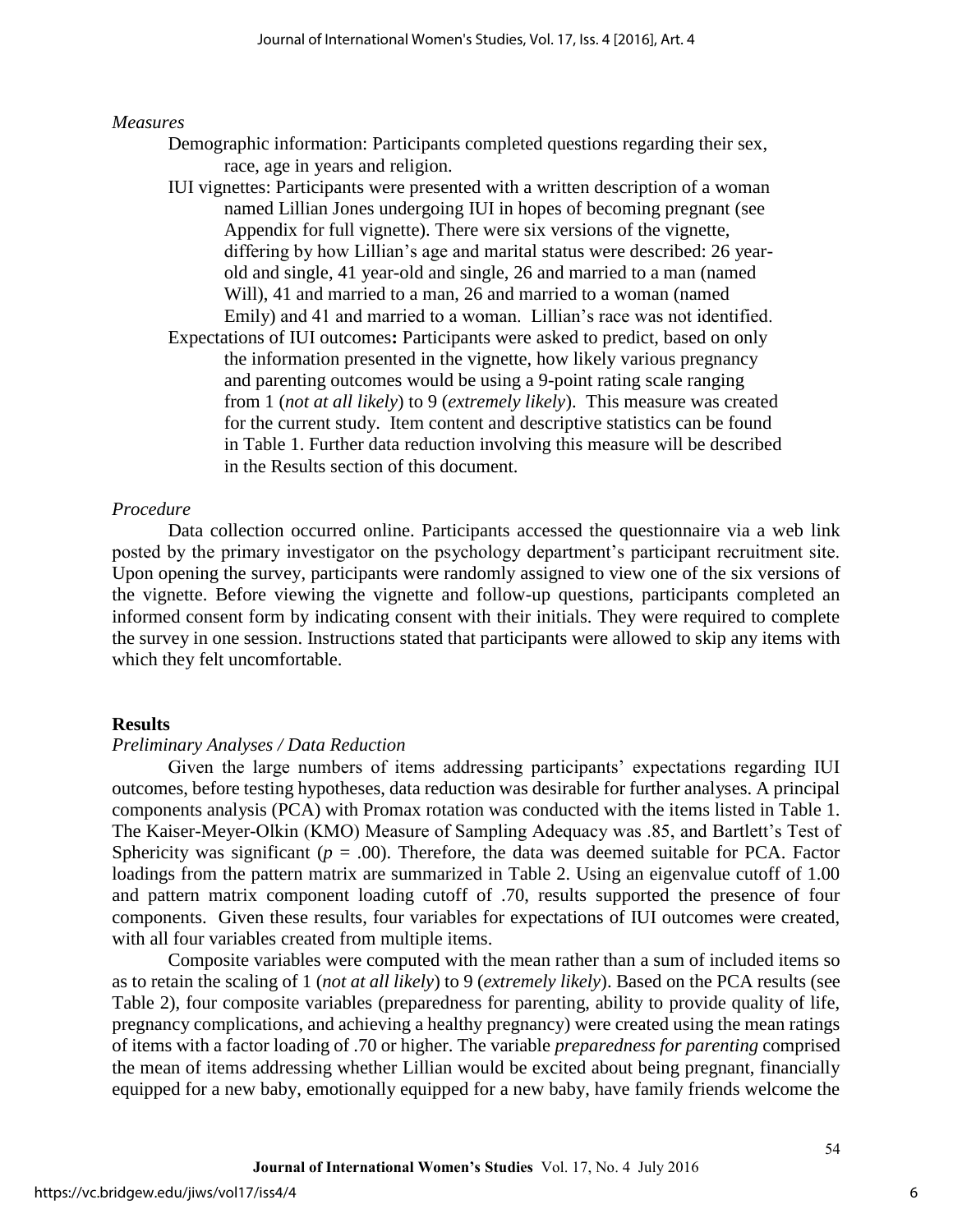new baby, exhibit warmth and sensitivity with her baby, and be a good role model. The variable *ability to provide quality of life* was computed from items asking whether Lillian's child would have a happy life, receive needed attention, receive needed guidance and life lessons, and develop healthy perceptions of romantic relationships. The *pregnancy complications* variable was created by averaging items addressing the likelihood of miscarriage, high blood pressure, gestational diabetes, preterm delivery and postpartum depression. The final variable, *achieving a healthy pregnancy* was made up of the mean of two items asking participants to predict the likelihood of becoming pregnant at all and enjoying a relatively healthy pregnancy. The means and standard deviations of the final four dependent variables are listed in Table 3 with the bivariate correlations among them.

#### *Hypothesis Testing*

To examine hypothesized differences in expectations of Lillian's preparedness for parenting, ability to provide quality of life, pregnancy complications, and achieving a healthy pregnancy, a multivariate analysis of covariance (MANCOVA) was conducted with the four composite dependent variables and two-factor or grouping variables: maternal age (26 versus 41) and marital status (single, married to a man, or married to a woman). Participant sex was included as a covariate. MANCOVA was conducted rather than a series of analyses of covariance (ANCOVA) due to significant correlations between most of the four dependent variables ( $r = .02$ ) to  $r = .67$ ;  $p < .01$  for 4 out of 6 correlations; see Table 3). The assumption of homogeneity of covariance was examined with Box's test of equality of covariance matrices. Results were not significant ( $p = .73$ ), suggesting the assumption had not been violated. However, the assumption of normality did appear to be violated for all dependent variables based on significant Kolmogorov-Smirnov and Shapiro-Wilk tests and evident negative skew (with scores situated at higher values) in histograms. Since analysis of variance (ANOVA) procedures are considered robust to violations of the normality assumption, analyses proceeded as planned but results should be interpreted with caution.

As summarized in Table 4, the covariate of participant sex was statistically significant, the main effect of maternal age was marginally significant ( $p = .05$ ), and the main effect of marital status was statistically significant. Specifically, the ratings on the four dependent variables differed depending on Lillian's stated age (Wilks'  $\Lambda = .96$ ;  $F = 2.41$ ;  $p = .05$ ; partial  $\eta^2 = .04$  or small effect size), but the difference was not sufficiently large within this sample to achieve statistical significance as traditionally defined. Expectations for Lillian were significantly different  $(p < .05)$ based on whether she was described as single, married to a man, or married to a woman (Wilks'  $\Lambda$  = .91;  $F = 2.51$ ;  $p < .05$ ; partial  $\eta^2 = .05$  or small effect size). The interaction effect for maternal age X marital status was computed but was not significant.

Follow-up tests were conducted using a series of univariate ANCOVA. For the maternal age main effect, differences at the univariate level were significant for achieving a healthy pregnancy ( $F = 7.73$ ;  $p < .01$ ; partial  $\eta^2 = .04$  or small effect size). Examination of the means (see Figure 1) revealed that participants rated Lillian as being less likely to achieve a healthy pregnancy when she was specified to be 41 years old compared to 26 years old. Regarding the main effect of marital status, ratings were significantly different for preparedness for parenting ( $F = 7.47$ ;  $p <$ .01; partial  $\eta^2 = .05$  or small effect size) and ability to provide quality of life ( $F = 12.27$ ;  $p < .01$ ; partial  $\eta^2$  = .05 or small effect size). As seen in Figure 2, the pattern of difference among the means for each of these dependent variables placed expectations at their highest when Lillian was described as being married to a man. Post-hoc comparisons indicated that the ratings for single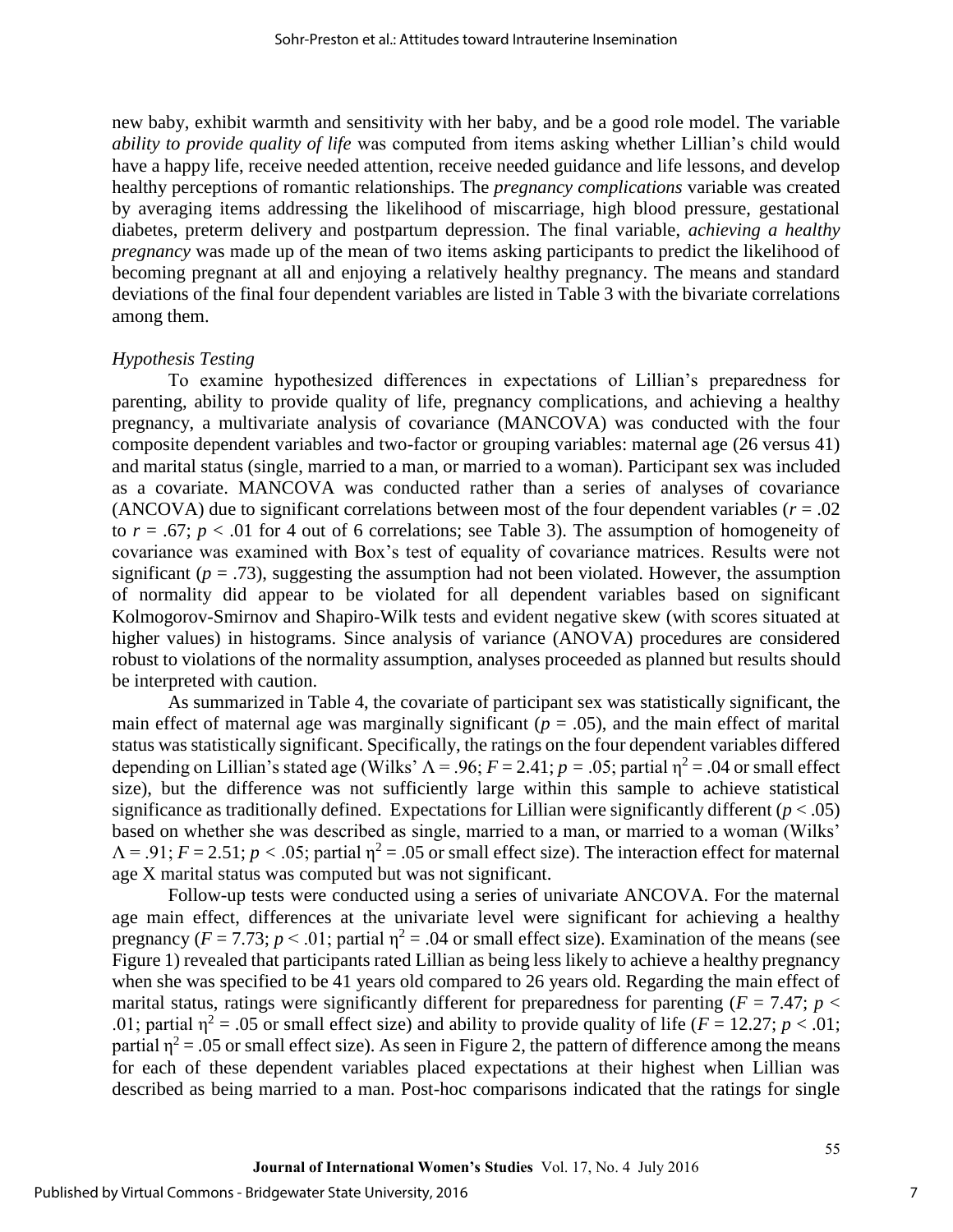and married to a woman groups were significantly lower than those of the married to a man group, but not significantly different from one another.

#### **Discussion**

The current study aimed to examine the potential presence of bias among college undergraduates in the southern U.S., specifically bias against prospective mothers seeking to become pregnant via IUI when of high maternal age, unmarried, or in a same-sex marriage. Expectations of pregnancy and parenting factors were assessed with a measure developed for this investigation. Using the four variables of preparedness for parenting, ability to provide quality of life, risk of pregnancy complications, and likelihood of achieving a healthy pregnancy, results of this investigation did reveal evidence-supporting bias in favor of prospective mothers attempting to become pregnant with IUI within the context of a traditional male-female marital union. When presented with a description of a prospective mother making the exact same preparations (i.e., taking prenatal vitamins, exercising, not smoking, giving up caffeine), while also specified as either single or in a less traditional, same-sex marriage, participants rated her as less prepared for parenting and less able to provide quality of life for a child. The observed differences imply that college students in the present sample viewed being single as a risk factor on its own, and that, with other factors being equal, a single woman could not provide the same quality of parenting or home environment as a woman with a husband. The presence of a second mother garnered no higher an average rating in these domains; as such, it may have been viewed as not advantageous at all, or perhaps as an additional barrier to positive parenting and quality of life. Participants may have held the widespread belief that all children need both a maternal and paternal influence in their lives to develop optimally. Alternatively, some may have been concerned that having two mothers would actually be harmful to child adjustment because of lack of moral guidance, lack of a model of heterosexual relations, or teasing and discrimination towards the family (see Meezan & Rauch, 2005).

Additionally, while results merely bordered on statistical significance, there was evidence meriting further investigation regarding college students' beliefs about the likelihood that prospective mothers of high maternal age can achieve a healthy pregnancy. Unlike the results suggesting bias against single and lesbian prospective mothers, these results, if replicated, may reflect accurate knowledge of declines in fertility after age 40. That is, despite concerns over widespread ignorance of advanced or high maternal age by itself being a risk factor for infertility (see Cooke et al., 2012), the students may have rated Lillian's likelihood of achieving a healthy pregnancy as lower when she was described as 41 years old because of awareness of fertility declines after age 40. No evidence emerged for any other maternal age-based bias in this study. In other words, participants rated Lillian's preparation for parenthood, ability to provide quality of life and risk of pregnancy complications similarly whether she was depicted as either 26 or 41. Predicting elevated risk for pregnancy complications would have been reasonable, though, given the body of evidence supporting increased risk after 40 independent of other risk factors (Cleary-Goldman et al., 2005). Our results did not support bias against older mothers regarding their ability to parent, meaning that, while there was possible evidence of bias based on the biological clock, there was no evidence for an influence of the social clock on expectations of older mothers.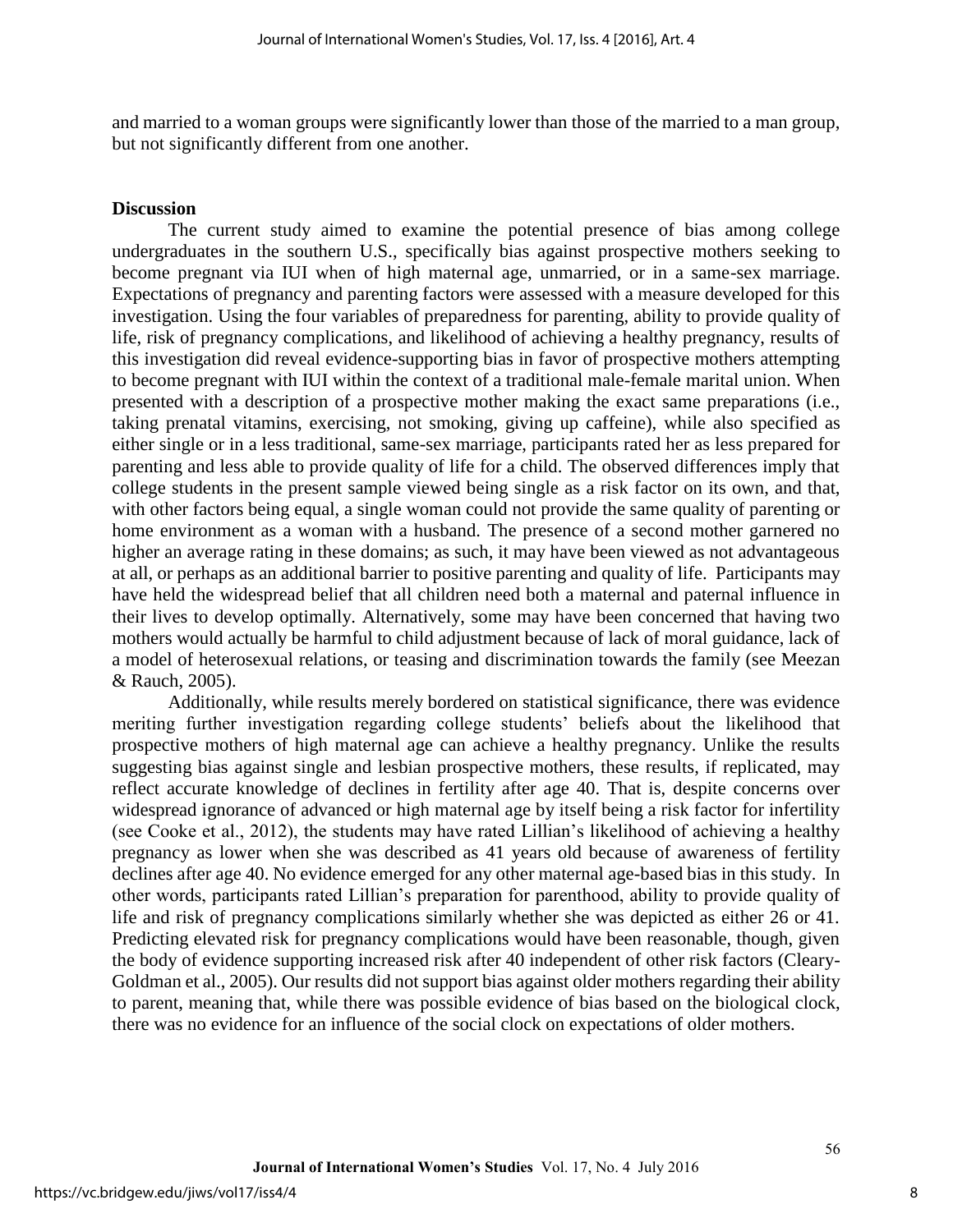#### **Limitations and Directions for Future Research**

The current findings must be evaluated within the context of several noteworthy limitations. First and foremost, that sample was drawn from a single university campus in the southern United States, meaning results may not generalize to other universities, to other geographic regions in the U.S. or in other countries, or to adults not attending college. In fact, the documented differences between the American South and other regions of the country (e.g., Baunach & Burgess, 2013; Valentino & Sears, 2005; Woodberry & Smith, 1998) inspired our caution in explicitly labeling this as a "southern U.S." sample to avoid falsely implying that our participants reflect the views of college students across the country. In addition, the sample consisted of individuals not guaranteed to ever have a say in whether a woman would undergo IUI or how supported she would be if doing so. Results may be more telling if the sample involved members of the medical community, especially those working in settings in which IUI is offered as a service.

Another key limitation involves the small effect sizes. Results, while statistically significant, or bordering on statistical significance in the case of the effect of maternal age, involved lower levels of practical significance. Put another way, the differences in ratings observed when Lillian was described as over 40, single, or married to a woman were not large enough that she was placed in a qualitatively different category of preparedness, ability, or risk. For variables exhibiting differences by group, ratings still generally fell within the range of "somewhat likely," even if some groups were slightly lower on the provided scale.

The vignettes and the measure used to assess expectations of IUI outcomes were newly created for this study, meaning further testing to more strongly establish reliability and validity is desired. In the case of differentiating maternal age, the older prospective mother was just barely in the "over 40" category. Differences in ratings may have been sharper had she been in her late forties or early fifties instead of 41. Future research could involve manipulation of Lillian's race, occupational status, or religion in the vignettes to explore further potential sources of bias.

It also would be interesting to attempt replication with different stimuli, such as an inperson meeting with or a video of an IUI client describing her desire to become pregnant, the preparations she has made, and her expectations for the future. Further studies should additionally extend the examination of potential biases to adoption or raising biological children (of at least one spouse in the case of same-sex marriage).

A final limitation of this study is one shared with much of the research relevant to single parenting. The descriptor "single" simply indicates a lack of a legally recognized spouse. Many women listed as single mothers may be romantically involved with a man or a woman but not officially married to that individual, even when he or she plays the role of parent or is somehow involved in child care. Likewise, a former romantic partner may continue to have contact with a child he or she helped to conceive, whether as a biological parent or as a non-biological second mother. We cannot be certain participants did not make assumptions or have expectations about the role of other adults not explicitly acknowledged in the vignette. Future replication should probably include two additional versions of the vignette featuring committed couples (oppositesex and same-sex) seeking to become parents outside of a legal marriage to determine whether the lack of a certified union produces different ratings. Alternatively, future research may simply employ the term "committed relationship" in place of "marriage."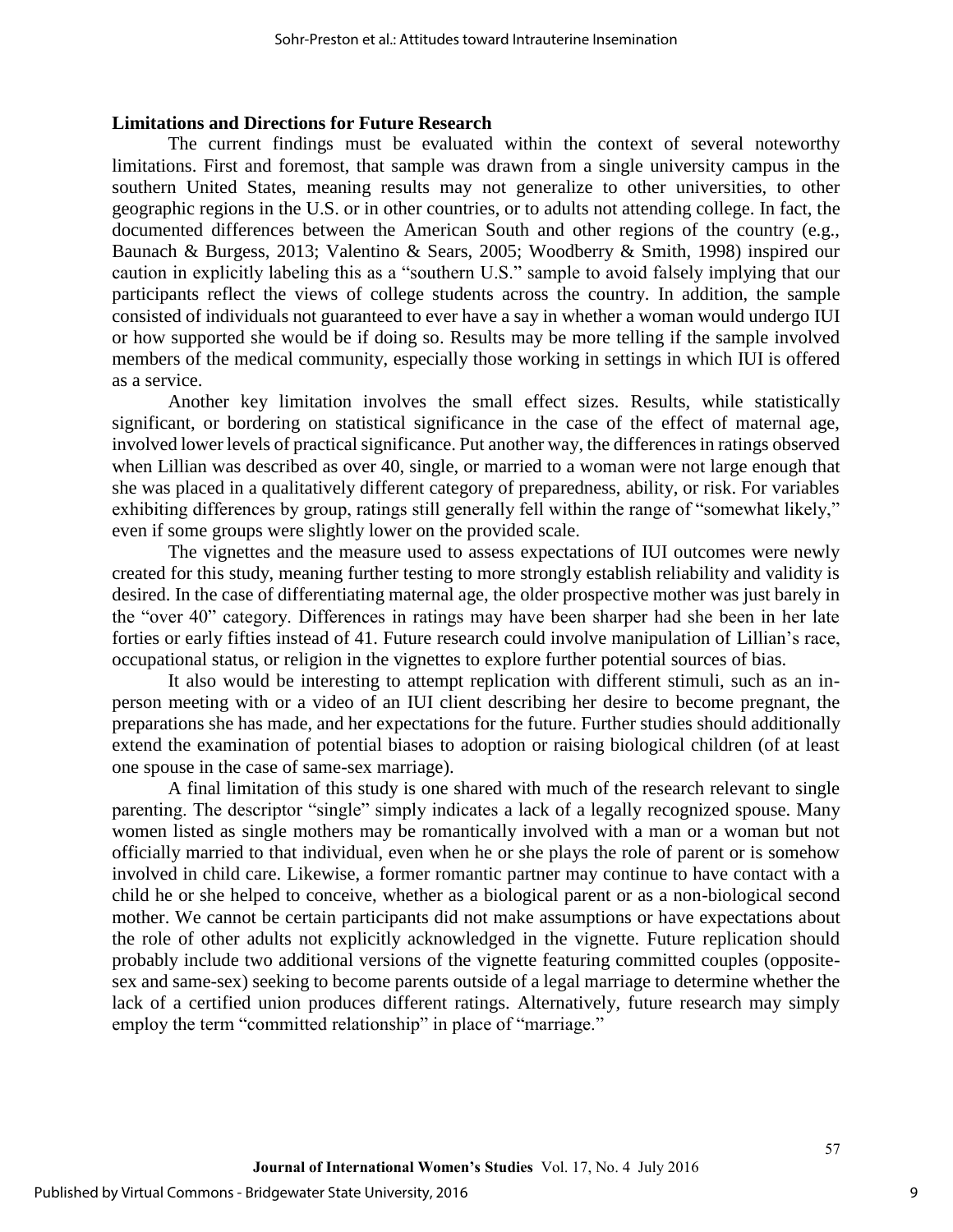#### **Implications**

While the results certainly must be evaluated within the context of the above limitations, our findings suggest that undergraduate students in the southern U.S. harbor a negative bias against those seeking to become mothers when not fitting the mold of a heterosexual married woman in her twenties. Such bias would not necessarily lead to overt discrimination against older potential mothers, single potential mothers, or prospective mothers in a same-sex marriage, but may contribute to a more covert, negative appraisal of women seeking to become non-traditional mothers. These more latent attitudes remain troubling since they may contribute to the degree to which older, single and lesbian prospective mothers are taken seriously or nurtured in their attempts to become mothers. Consistent with this idea, prior research has indicated that lesbian couples experiencing a pregnancy sometimes encounter subtle prejudice with midwives and hospital staff, such as ignoring the non-biological mother, exhibiting hesitation or confusion with referring to the co-mother, asking irrelevant invasive questions, or generally offering less support to lesbian parents (Dahl, Fylkesnes, Sørlie, & Malterud, 2013). Single pregnant women may experience similar hassles such as being asked about their intent to find a father or facing intrusive questions about donor insemination, and older expectant mothers may face pessimistic attitudes about the health of their pregnancies or invasive inquiries about how old they will be at various milestones. Compared to mere decades ago, women in the U.S. currently have greatly expanded options to delay childbearing, to conceive a child without a male partner, and to purposefully aim to start a family with a legally recognized wife. Taking advantage of these options, however, may be more likely to be frustrating, awkward, or embarrassing than the same endeavors taken on by younger women in opposite-sex marriages.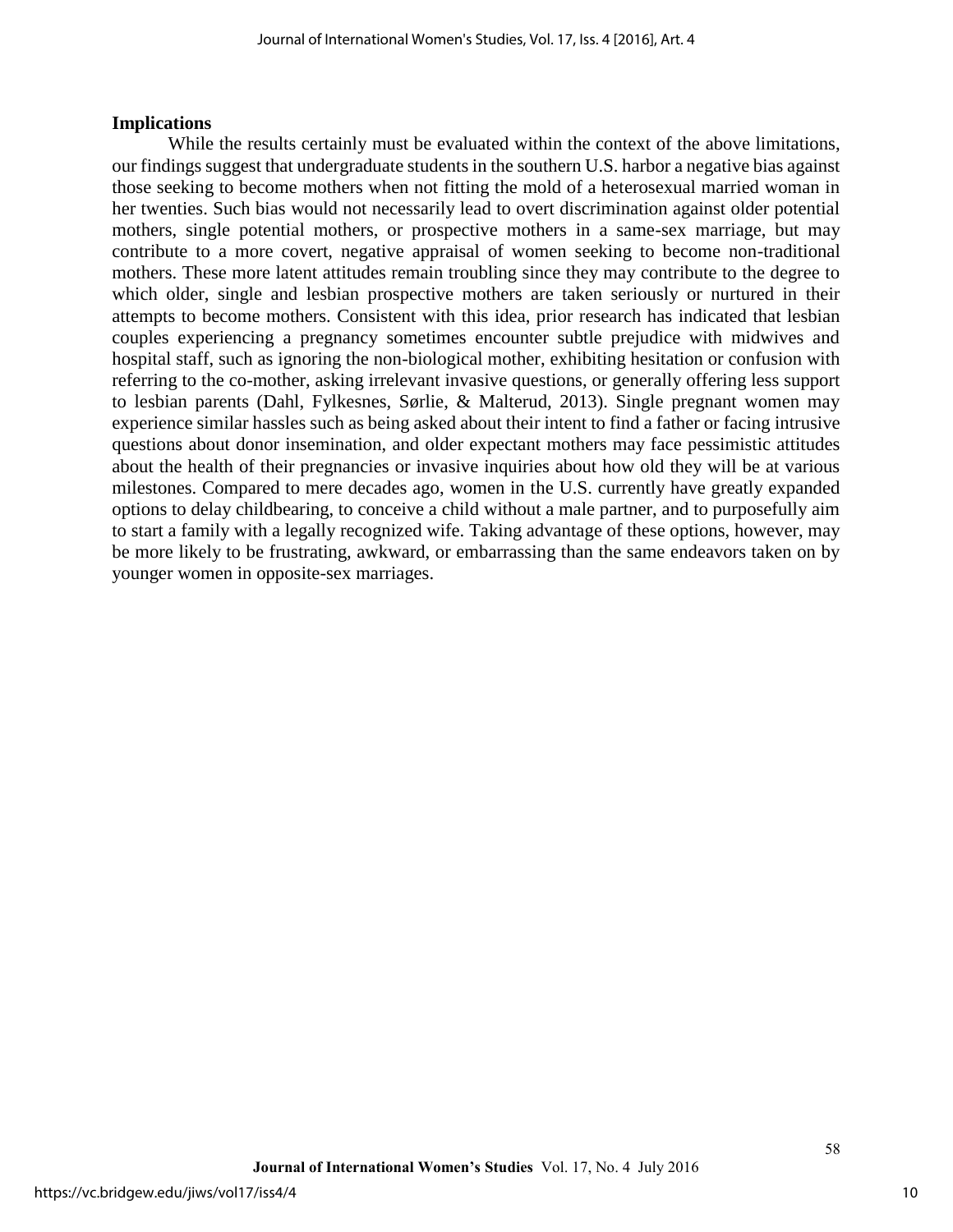## **References**

- Adams, J., & Light, R. (2015). Scientific consensus, the law, and same sex parenting outcomes. *Social Science Research*, *53*, 300-310. doi[:10.1016/j.ssresearch.2015.06.008](http://dx.doi.org/10.1016/j.ssresearch.2015.06.008)
- American Society for Reproductive Medicine (2005). *State infertility insurance laws*. Retrieved from https://www.asrm.org/insurance.aspx
- Anderssen, N., Amlie, C., & Ytterøy, E. A. (2002). Outcomes for children with lesbian or gay parents. A review of studies from 1978 to 2000. *Scandinavian Journal of Psychology*, *43*, 335-351. doi:10.1111/1467-9450.00302
- Baranowski, M. D., Schilmoeller, G. L., & Higgins, B. (1990). Parenting attitudes of adolescent and older mothers. *Adolescence*, *25*, 781-790.
- Baunach, D. M., & Burgess, E. O. (2013). Sexual identity in the American Deep South: The concordance and discordance of sexual activity, relationships, and identities. *Journal of Homosexuality*, *60*, 1315-1335. doi:10.1080/00918369.2013.806179
- Bennett, M., & Jamieson, L. (1999). Perceptions of parents as a function of their marital status and sex. *Infant and Child Development*, *8*, 149-154. doi:10.1002/(SICI)1522- 7219(199909)8:3<149::AID-ICD196>3.0.CO;2-5
- Biblarz, T. J., & Stacey, J. (2010). Ideal families and social science ideals. *Journal of Marriage and Family*, *72*, 41-44. doi:10.1111/j.1741-3737.2009.00682.x
- Bornstein, M. H., Cote, L. R., Haynes, O. M., Hahn, C. S., & Park, Y. (2010). Parenting knowledge: Experiential and sociodemographic factors in European American mothers of young children. *Developmental Psychology*, *46*, 1677-1693. doi: [10.1037/a0020677](http://psycnet.apa.org/doi/10.1037/a0020677)
- Bos, H. M., Van Balen, F., & Van den Boom, D. C. (2007). Child adjustment and parenting in planned lesbian-parent families. *American Journal of Orthopsychiatry*, *77*, 38. doi:10.1037/0002-9432.77.1.38
- Centers for Disease Control and Prevention (2015, September 30). *Unmarried chilbearing*. Retrieved from http://www.cdc.gov/nchs/fastats/unmarried-childbearing.htm
- Cleary-Goldman, J., Malone, F. D., Vidaver, J., Ball, R. H., David A., N., Comstock, C. H., & ... D'Alton, M. (2005). Impact of maternal age on obstetric outcome. *Obstetrics & Gynecology, 105*, 983-990. doi:10.1097/01.AOG.0000158118.75532.51
- Conger, R. D., McCarty, J. A., Yang, R. K., Lahey, B. B., & Burgess, R. L. (1984). Mother's age as a predictor of observed maternal behavior in three independent samples of families. *Journal of Marriage and the Family*, 411-424. doi: 10.2307/352473
- Cooke, A., Mills, T. A., & Lavender, T. (2012). Advanced maternal age: Delayed childbearing is rarely a conscious choice: A qualitative study of women's views and experiences. *International Journal of Nursing Studies*, *49*, 30-39. [doi:10.1016/j.ijnurstu.2011.07.013](http://dx.doi.org/10.1016/j.ijnurstu.2011.07.013)
- Corsan, G., Trias, A., Trout, S., & Kemmann, E. (1996). Ovulation induction combined with intrauterine insemination in women 40 years of age and older: is it worthwhile? *Human Reproduction*, *11*, 1109-1112. doi: 10.1093/oxfordjournals.humrep.a019306
- Costa, P. A., Almeida, R., Anselmo, C., Ferreira, A., Pereira, H., & Leal, I. (2014). University students' attitudes toward same-sex parenting and gay and lesbian rights in Portugal. *Journal of Homosexuality*, *61*, 1667-1686. doi:10.1080/00918369.2014.951253
- Dahl, B., Fylkesnes, A. M., Sørlie, V., & Malterud, K. (2013). Lesbian women's experiences with healthcare providers in the birthing context: A meta-ethnography. *Midwifery*, *29*, 674-681. doi[:10.1016/j.midw.2012.06.008](http://dx.doi.org/10.1016/j.midw.2012.06.008)
- Delbaere, I., Verstraelen, H., Goetgeluk, S., Martens, G., De Backer, G., & Temmerman, M. (2007). Pregnancy outcome in primiparae of advanced maternal age. *European Journal*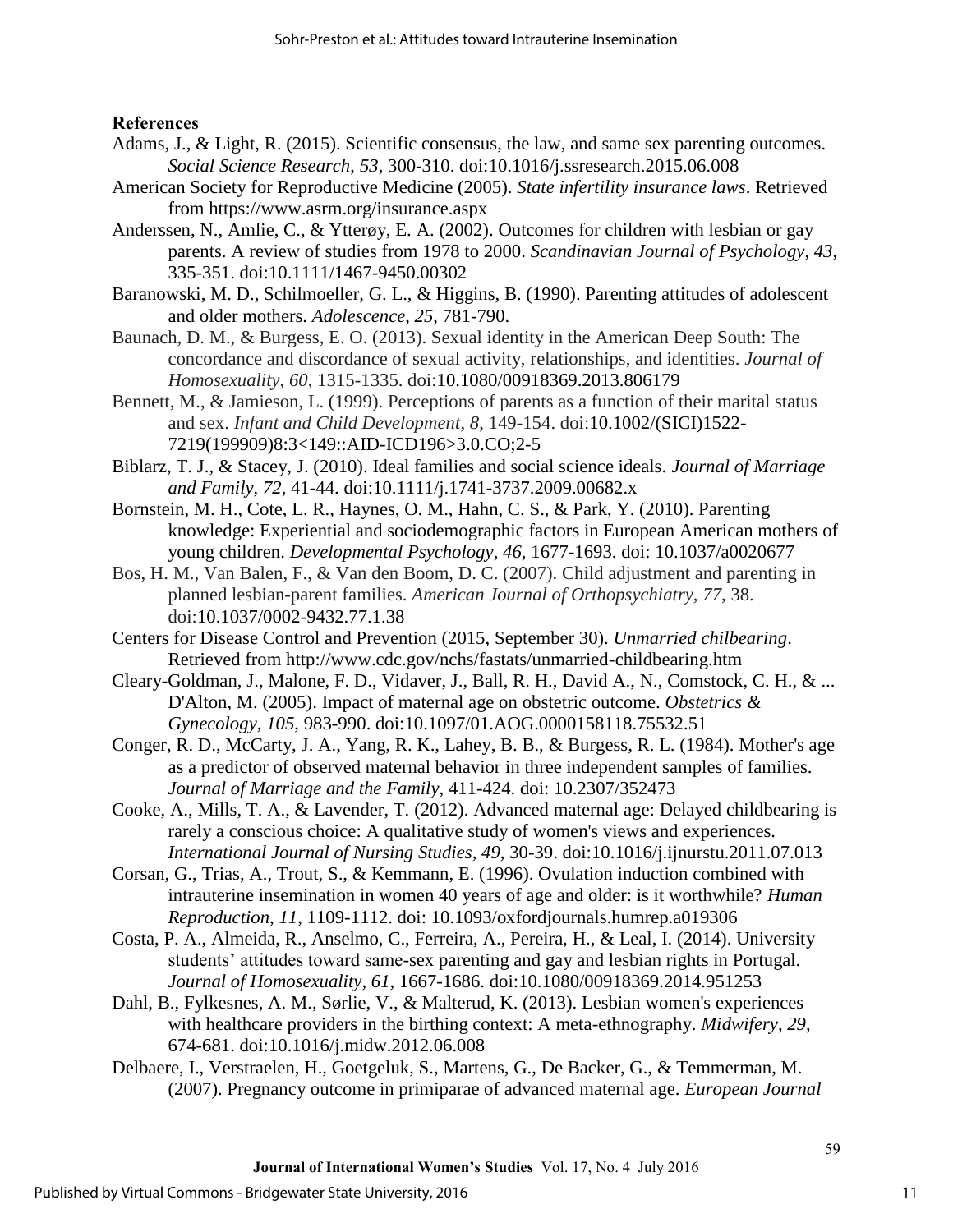*of Obstetrics & Gynecology and Reproductive Biology*, *135*, 41-46. doi[:10.1016/j.ejogrb.2006.10.030](http://dx.doi.org/10.1016%2Fj.ejogrb.2006.10.030)

- Dunn, J., Deater-Deckard, K., Pickering, K., O'Connor, T. G., Golding, J., & the ALSPAC Study Team (1998). Children's adjustment and prosocial behaviour in step-, single-parent, and non-stepfamily settings: findings from a community study. *Journal of Child Psychology and Psychiatry, and Allied Disciplines*, *39*, 1083–1095. doi:10.1111/1469-7610.00413
- Duran, H. E., Morshedi, M., Kruger, T., & Oehninger, S. (2002). Intrauterine insemination: a systematic review on determinants of success. *Human Reproduction Update*, *8*, 373-384. doi:10.1093/humupd/8.4.373
- Ethics Committee of the American Society for Reproductive Medicine. (2013). Access to fertility treatment by gays, lesbians, and unmarried persons: a committee opinion. *Fertility and Sterility*, *100*, 1524-1527. [doi:10.1016/j.fertnstert.2009.07.977](http://dx.doi.org/10.1016/j.fertnstert.2009.07.977)
- Ferrara, I., Balet, R., & Grudzinskas, J. G. (2000). Intrauterine donor insemination in single women and lesbian couples: a comparative study of pregnancy rates. *Human Reproduction*, *15*, 621-625. doi:10.1093/humrep/15.3.621
- Gartrell, N., Deck, A., Rodas, C., Peyser, H., & Banks, A. (2005). The national lesbian family study: 4. Interviews with the 10-year-old children. *American Journal of Orthopsychiatry*, *75*, 518-524. doi[:10.1037/0002-9432.75.4.518](http://psycnet.apa.org/doi/10.1037/0002-9432.75.4.518)
- Golombok, S., Perry, B., Burston, A., Murray, C., Mooney-Somers, J., Stevens, M., & Golding, J. (2003). Children with lesbian parents: a community study. *Developmental Psychology*, *39*, 20-33. doi[:10.1037/0012-1649.39.1.20](http://psycnet.apa.org/doi/10.1037/0012-1649.39.1.20)
- Golombok, S., Tasker, F., & Murray, C. (1997). Children raised in fatherless families from infancy: Family relationships and the socioemotional development of children of lesbian and single heterosexual mothers. *Journal of Child Psychology and Psychiatry*, *38*, 783- 791. doi:10.1111/j.1469-7610.1997.tb01596.x
- Ifcher, J., & Zarghamee, H. (2014). The happiness of single mothers: Evidence from the General Social Survey. *Journal of Happiness Studies, 15*, 1219-1238. doi[:10.1007/s10902-013-](http://dx.doi.org.ezproxy.selu.edu/10.1007/s10902-013-9472-5) [9472-5](http://dx.doi.org.ezproxy.selu.edu/10.1007/s10902-013-9472-5)
- Jadva, V., Badger, S., Morrissette, M., & Golombok, S. (2009). Mom by choice, single by life's circumstance...' Findings from a large scale survey of the experiences of single mothers by choice. *Human Fertility*, *12*, 175-184. doi:.3109/14647270903373867
- Johnson, K. M. (2012). Excluding lesbian and single women? An analysis of U.S. fertility clinic websites. *Women's Studies International Forum*, *35*, 394-402. doi:10.1016/j.wsif.2012.05.002
- Lawrence, R. E., Rasinski, K. A., Yoon, J. D., & Curlin, F. A. (2010). Obstetrician-Gynecologists' Beliefs about Assisted Reproductive Technologies. *Obstetrics & Gynecology, 116*, 127-135. doi:10.1097/AOG.0b013e3181e2f27d
- MacCallum, F., & Golombok, S. (2004). Children raised in fatherless families from infancy: a follow-up of children of lesbian and single heterosexual mothers at early adolescence. *Journal of Child Psychology and Psychiatry*, *45*, 1407-1419. doi:10.1111/j.1469- 7610.2004.00324.x
- Markus, E., Weingarten, A., Duplessi, Y. & Jones, J. (2010). Lesbian couples seeking pregnancy with donor insemination. *Journal of Midwifery & Women's Health, 55*, 124-132. doi:10.1016/j.jmwh.2009.09.014
- Martin, J. A., Hamilton, B. E., Osterman, M. J., Curtin, S. C., & Matthews, T. J. (2015). Births: final data for 2013. *National Vital Statistics Reports, 64*, 1-65.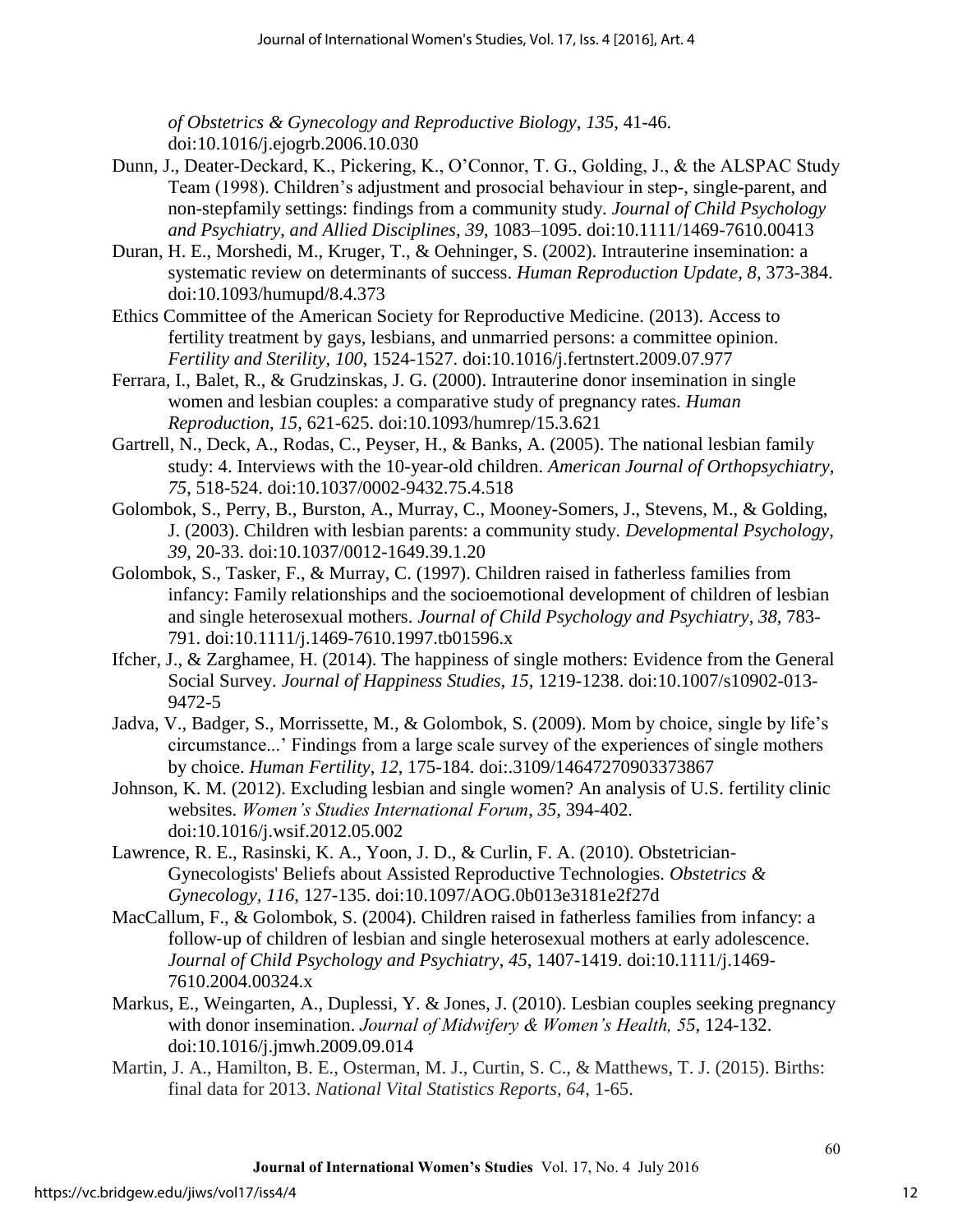- McLanahan, S., & Sandefur, G. (1994). *Growing up with a single parent: What hurts, what helps*. Cambridge: Harvard University Press.
- Meezan, W., & Rauch, J. (2005). Gay marriage, same-sex parenting, and America's children. *The Future of Children*, *15*, 97-113. doi:97-113.10.1353/foc.2005.0018
- Moyer, J. W. (2015, November 12). Utah judge removes lesbian couple's foster child, says she'll be better off with heterosexuals. *The Washington Post*. Retrieved from https://www.washingtonpost.com/news/morning-mix/wp/2015/11/12/utah-judgeremoves-foster-child-from-lesbian-couple-saying-shell-be-better-off-with-heterosexuals/
- Patterson, C. J. (2006). Children of lesbian and gay parents. *Current Directions in Psychological Science*, *15*, 241-244. doi:10.1111/j.1467-8721.2006.00444.x
- Pennington, J., & Knight, T. (2011). Through the lens of hetero-normative assumptions: rethinking attitudes towards gay parenting. *Culture, Health & Sexuality*, *13*, 59-72. doi:10.1080/13691058.2010.519049
- Peterson, C. C. (1996). The ticking of the social clock: Adults' beliefs about the timing of transition events. *The International Journal of Aging & Human Development*, 42, 189- 203 doi: 10.2190/MMDD-F9YP-NPN8-720M
- Porter, M., Peddie, V., & Bhattacharya, S. (2007). Debate: Do upper age limits need to be imposed on women receiving assisted reproduction treatment? *Human Fertility*, *10*, 87- 92. doi:10.1080/14647270600973027
- Ragozin, A. S., Basham, R., Crnic, K., Greenberg, M., & Robinson, N., (1982). Effects of maternal age on parenting role. *Developmental Psychology*, *18*, 627–634. doi:10.1037/0012-1649.18.4.627
- Rapp, R. (2001). Gender, body, biomedicine: how some feminist concerns dragged reproduction to the center of social theory. *Medical Anthropology Quarterly*, *15*, 466-477. doi:10.1525/maq.2001.15.4.466
- Robinson, B. E. (1997). Birds do it. Bees do it. So why not single women and lesbians? *Bioethics*, *11*, 217-227. doi:10.1111/1467-8519.00060
- Seth, M., & Khanna, M. (1978). Child rearing attitudes of the mothers as a function of age. *Child Psychiatry Quarterly 11,* 6-9.
- Shaw, R. L., & Giles, D. C. (2009). Motherhood on ice? A media framing analysis of older mothers in the UK news. *Psychology and Health*, *24*, 221-236. doi:10.1080/08870440701601625
- Stacey, J., & Biblarz, T. J. (2001). (How) does the sexual orientation of parents matter? *American Sociological Review*, *66*, 159-183. doi:10.2307/2657413
- Tasker, F. (2005). Lesbian mothers, gay fathers, and their children: A review. *Journal of Developmental & Behavioral Pediatrics*, *26*, 224-240. doi:10.1097/00004703- 200506000-00012
- Tasker, F., & Golombok, S. (1998). The role of co-mothers in planned lesbian-led families. *Journal of Lesbian Studies*, *2*, 49-68. doi:10.1300/J155v02n04\_05
- United States Census Bureau. (2011, September 27). *Census bureau releases estimates of samesex married couples*. Retrieved from
	- [http://www.census.gov/newsroom/releases/archives/2010\\_census/cb11-cn181.html](http://www.census.gov/newsroom/releases/archives/2010_census/cb11-cn181.html)
- Valentino, N. A., & Sears, D. O. (2005). Old times there are not forgotten: Race and partisan realignment in the contemporary South. *American Journal of Political Science*, *49*, 672- 688. doi:10.1111/j.1540-5907.2005.00136.x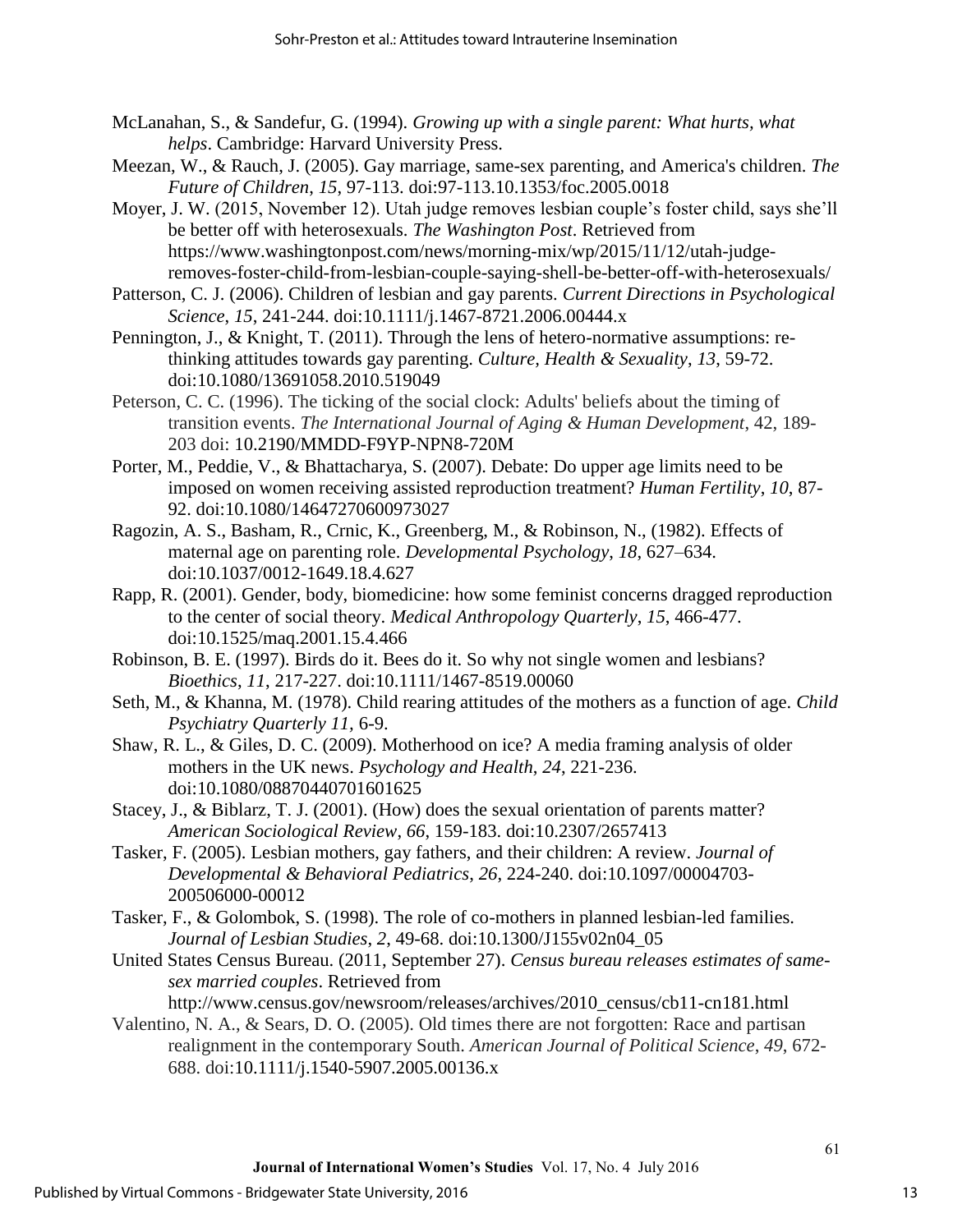- Vanfraussen, K., Ponjaert‐Kristoffersen, I., & Brewaeys, A. (2003). Family functioning in lesbian families created by donor insemination. *American Journal of Orthopsychiatry*, *73*, 78-90. doi:10.1037/0002-9432.73.1.78
- Wainright, J. L., & Patterson, C. J. (2006). Delinquency, victimization, and substance use among adolescents with female same-sex parents. *Journal of Family Psychology*, *20*, 526-530. doi[:10.1037/0893-3200.20.3.526](http://psycnet.apa.org/doi/10.1037/0893-3200.20.3.526)
- Widmer, E. D., Treas, J., & Newcomb, R. (1998). Attitudes toward nonmarital sex in 24 countries. *Journal of Sex Research*, *35*, 349-358. doi:10.1080/00224499809551953
- Windridge, K. C., & Berryman, J. C. (1996). Maternal adjustment and maternal attitudes during pregnancy and early motherhood in women of 35 and over. *Journal of Reproductive and Infant Psychology*, *14*, 45-55. doi:10.1080/02646839608405858
- Windridge, K. C., & Berryman, J. C. (1999). Women's experiences of giving birth after 35. *Birth*, *26*, 16-23. doi:10.1046/j.1523-536x.1999.00016.x
- Woodberry, R. D., & Smith, C. S. (1998). Fundamentalism et al: Conservative protestants in America. *Annual Review of Sociology*, 25-56. doi:10.1146/annurev.soc.24.1.25
- Zybert, P., Stein, Z., & Belmont, L. (1978). Maternal age and children's ability. *Perceptual and Motor Skills*, *47*, 815-818.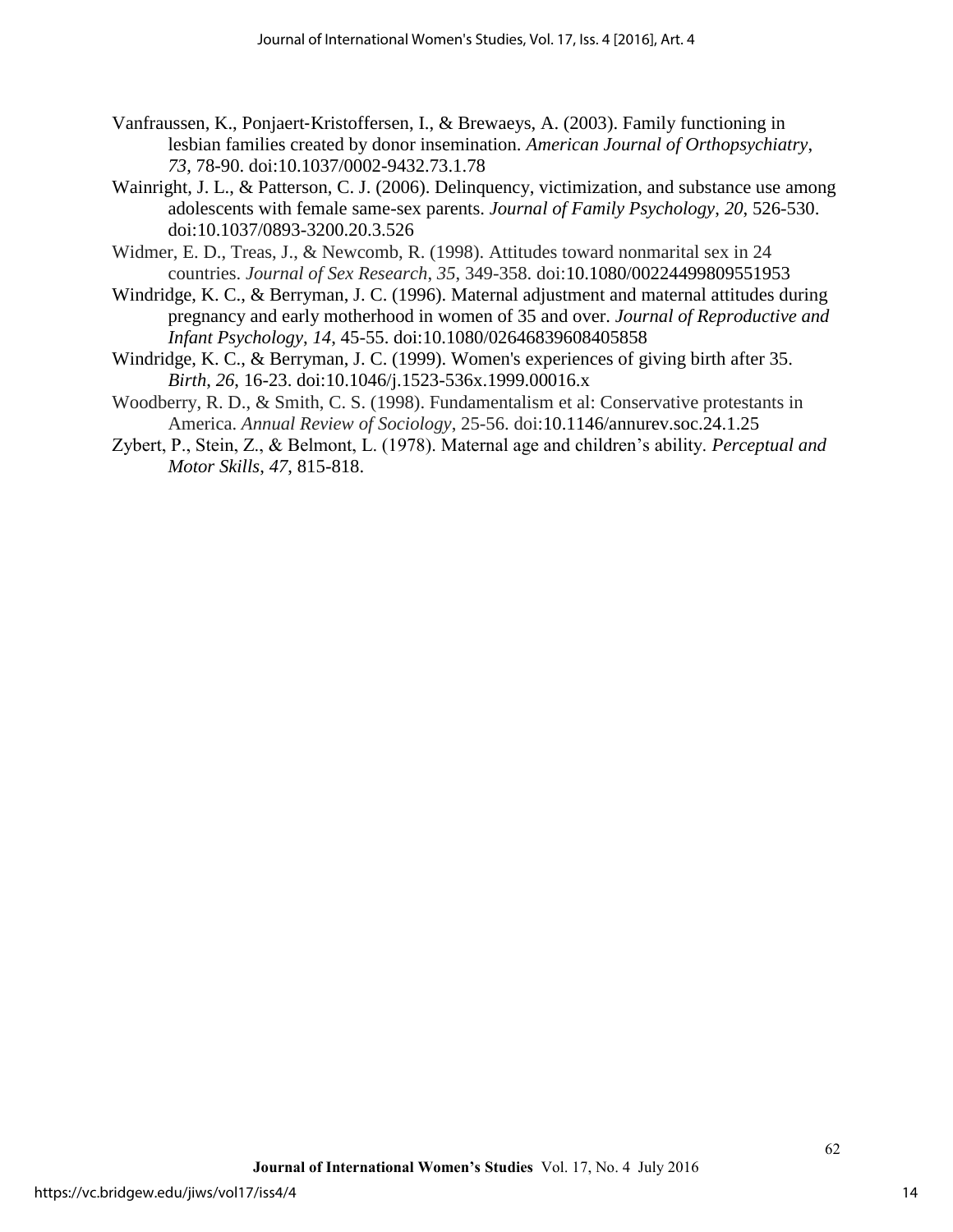## **Appendix**

## **Table 1: Summary of Means and Standard Deviations for Individual Items Regarding Expectations of Pregnancy and Parenting Outcomes**

|                                                                                                        | Mean | Media<br>n | Mode | <b>SD</b> | Min  | Max  |
|--------------------------------------------------------------------------------------------------------|------|------------|------|-----------|------|------|
| Lillian will become pregnant                                                                           | 6.47 | 7.00       | 7.00 | 1.68      | 1.00 | 9.00 |
| Lillian will enjoy a relatively healthy pregnancy.                                                     | 6.78 | 7.00       | 7.00 | 1.82      | 1.00 | 9.00 |
| Lillian's pregnancy will end in miscarriage. $R$                                                       | 5.75 | 5.00       | 5.00 | 1.66      | 2.00 | 9.00 |
| Lillian will experience complications such as high<br>blood pressure, gestational diabetes, or preterm | 5.64 | 5.00       | 5.00 | 1.99      | 1.00 | 9.00 |
| $\text{A}\text{div}$ rv $\text{R}$<br>Lillian will be excited about being pregnant.                    | 8.48 | 9.00       | 9.00 | 1.23      | 3.00 | 9.00 |
| Lillian will be financially equipped for a new<br>baby.                                                | 6.88 | 7.00       | 5.00 | 1.73      | 2.00 | 9.00 |
| Lillian will be emotionally equipped for becoming<br>a new mother.                                     | 7.07 | 7.00       | 7.00 | 1.61      | 2.00 | 9.00 |
| Lillian's family and friends will welcome the new<br>baby.                                             | 7.36 | 8.00       | 9.00 | 1.86      | 1.00 | 9.00 |
| Lillian will experience postpartum depression. $R$                                                     | 5.46 | 5.00       | 5.00 | 1.86      | 1.00 | 9.00 |
| Lillian will exhibit warmth and sensitivity with her<br>baby.                                          | 7.90 | 8.00       | 9.00 | 1.35      | 3.00 | 9.00 |
| Lillian will be a good role model for her child.                                                       | 7.29 | 8.00       | 9.00 | 1.63      | 2.00 | 9.00 |
| Lillian's child will have a happy life.                                                                | 6.82 | 7.00       | 5.00 | 1.61      | 2.00 | 9.00 |
| Lillian's child will receive needed attention.                                                         | 7.14 | 8.00       | 9.00 | 1.81      | 1.00 | 9.00 |
| Lillian's child will receive needed guidance and<br>life lessons.                                      | 7.07 | 8.00       | 9.00 | 1.82      | 1.00 | 9.00 |
| Lillian's child will develop healthy perceptions of<br>romantic relationships                          | 6.43 | 7.00       | 5.00 | 1.84      | 1.00 | 9.00 |

*Note*.  $R =$  Item was reverse scored.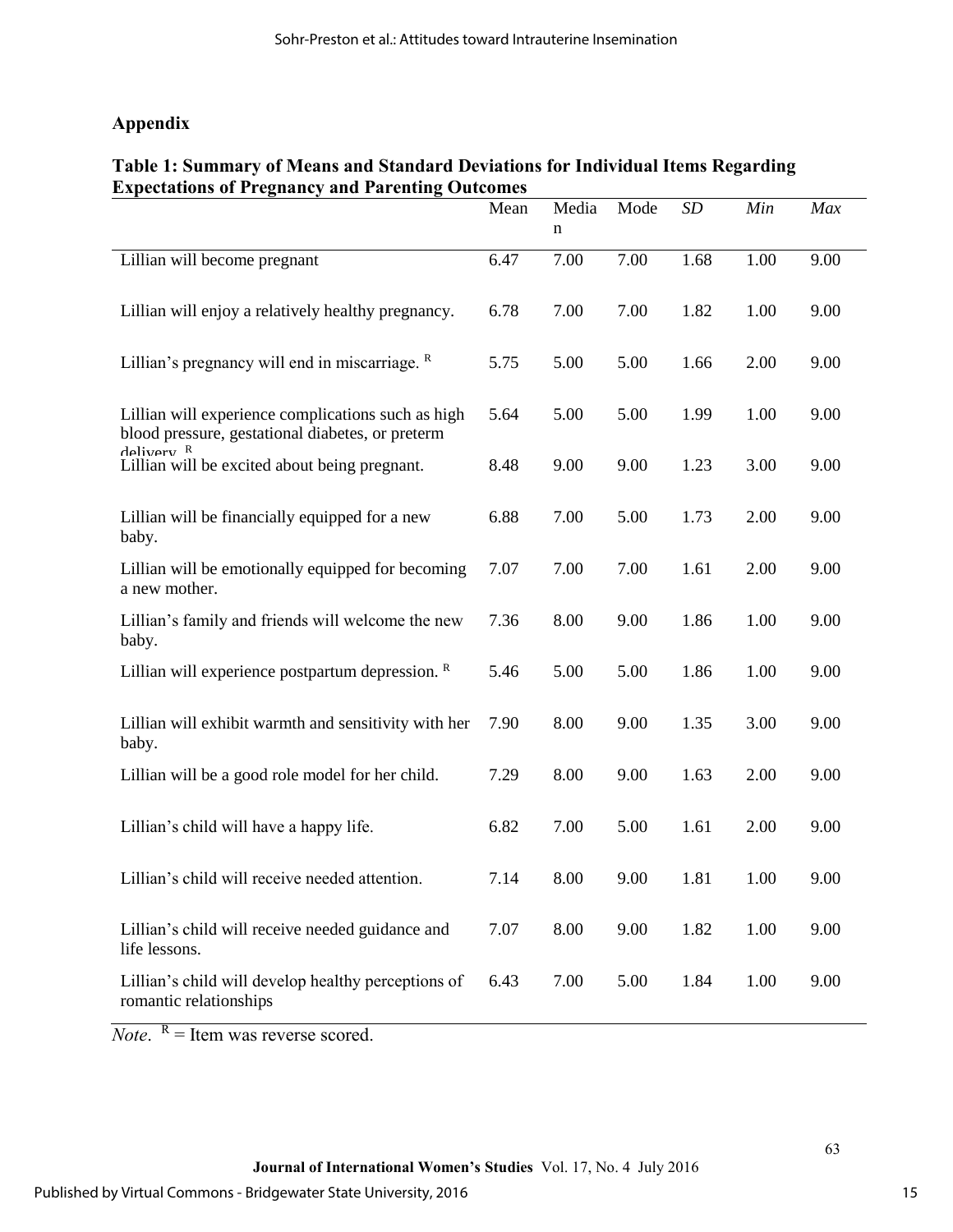| Item                                                                                                                          | PP     | QL     | PC     | AP  |
|-------------------------------------------------------------------------------------------------------------------------------|--------|--------|--------|-----|
| Lillian will become pregnant                                                                                                  | .22    | .16    | .20    | .90 |
| Lillian will enjoy a relatively healthy pregnancy.                                                                            | .21    | .34    | .50    | .85 |
| Lillian's pregnancy will end in miscarriage. R                                                                                | .00    | $-.03$ | .83    | .43 |
| Lillian will experience complications such as high blood pressure,<br>gestational diabetes, or preterm delivery. <sup>R</sup> | $-.04$ | .03    | .81    | .25 |
| Lillian will be excited about being pregnant.                                                                                 | .71    | .28    | $-.05$ | .23 |
| Lillian will be financially equipped for a new baby.                                                                          | .76    | .52    | $-.10$ | .08 |
| Lillian will be emotionally equipped for becoming a new mother.                                                               | .76    | .59    | .10    | .31 |
| Lillian's family and friends will welcome the new baby.                                                                       | .80    | .44    | .07    | .13 |
| Lillian will experience postpartum depression. $R$                                                                            | .06    | .07    | .74    | .16 |
| Lillian will exhibit warmth and sensitivity with her baby.                                                                    | .81    | .54    | .16    | .17 |
| Lillian will be a good role model for her child.                                                                              | .74    | .65    | .09    | .16 |
| Lillian's child will have a happy life.                                                                                       | .55    | .80    | .07    | .23 |
| Lillian's child will receive needed attention.                                                                                | .40    | .79    | $-.01$ | .13 |
| Lillian's child will receive needed guidance and life lessons.                                                                | .52    | .90    | .08    | .20 |
| Lillian's child will develop healthy perceptions of romantic<br>relationships                                                 | .51    | .79    | .04    | .20 |

## **Table 2: Summary of Factor Loadings from Principal Components Analysis of Expectations of IUI outcomes Items (Promax Rotation Used)**

*Note*. PP = preparedness for parenting,  $QL =$  ability to provide quality of life,  $PC =$  pregnancy complications, AP = achieving a healthy pregnancy; Bolded values indicate an item was included in the factor.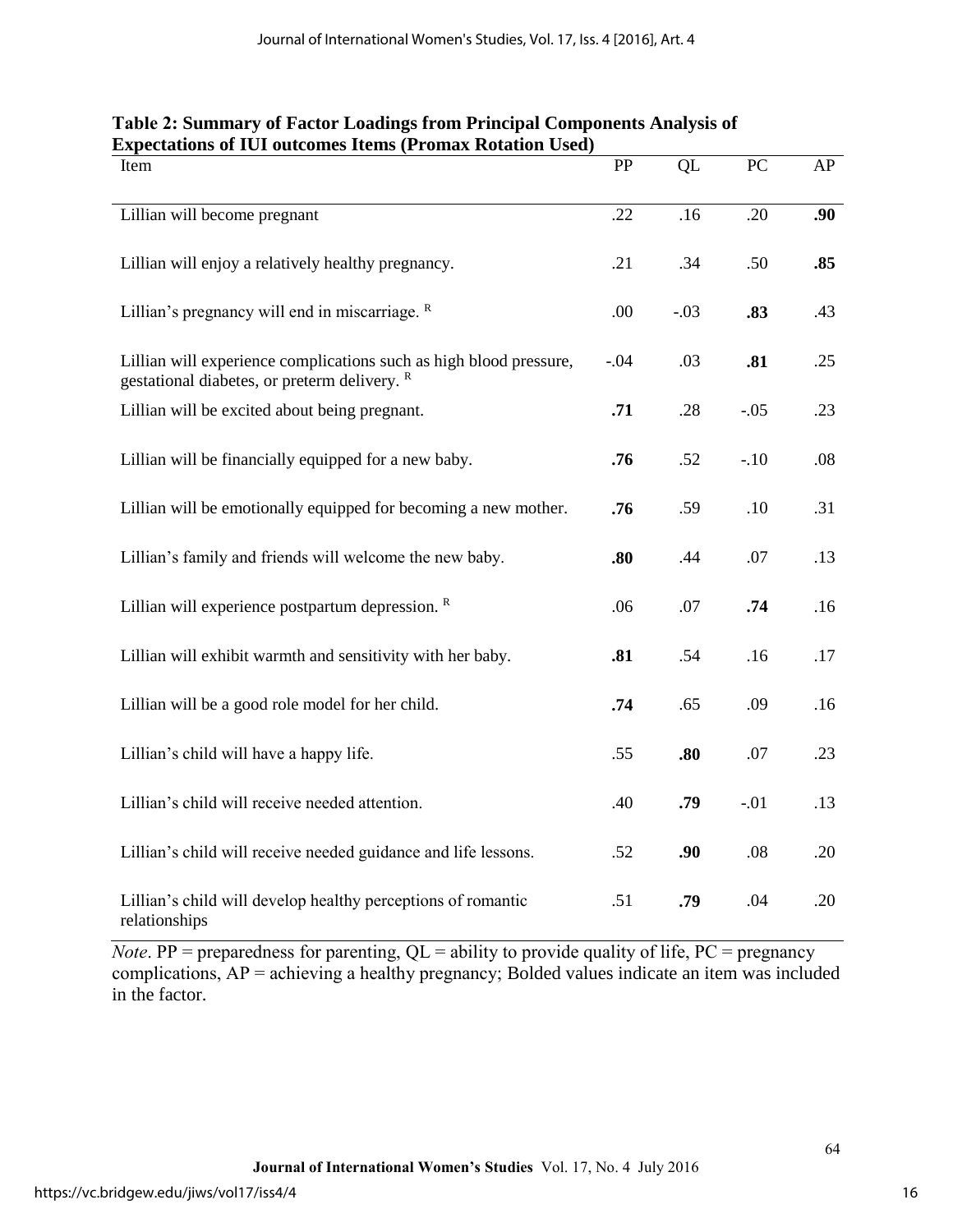| Tabic 9. Descriptive Statistics and Correlations among Final Dependent Variables |                                 |     |                   |         |  |  |
|----------------------------------------------------------------------------------|---------------------------------|-----|-------------------|---------|--|--|
| Item                                                                             | Mean $(SD)$                     | PP  | QL                | PC.     |  |  |
|                                                                                  |                                 |     |                   |         |  |  |
| Preparedness for parenting                                                       | $7.49(1.20) -$                  |     |                   |         |  |  |
|                                                                                  |                                 |     |                   |         |  |  |
| Ability to provide quality of life                                               | 6.86 $(1.46)$ .67 <sup>**</sup> |     | $\qquad \qquad -$ |         |  |  |
|                                                                                  |                                 |     |                   |         |  |  |
| Pregnancy complications                                                          | 5.62(1.46)                      | .03 | .02               | -       |  |  |
|                                                                                  |                                 |     |                   |         |  |  |
| Achieving a healthy pregnancy                                                    | 6.61 $(1.57)$ .29**             |     | $.29**$           | $.35**$ |  |  |
|                                                                                  |                                 |     |                   |         |  |  |

## **Table 3: Descriptive Statistics and Correlations among Final Dependent Variables**

*Note*. PP = preparedness for parenting,  $QL =$  ability to provide quality of life,  $PC =$  pregnancy complications,  $AP =$  achieving a healthy pregnancy; \*\*  $p < .01$ 

## **Table 4: Results of MANCOVA Examining Ratings of Preparedness for Parenting, Ability to Provide Quality of Life, Pregnancy Complications, and Achieving a Healthy Pregnancy**

| <b>Grouping Variable</b>    | Wilks' $\Lambda$ | F(4, 212) | ີ   |
|-----------------------------|------------------|-----------|-----|
| Participant sex (covariate) | .91              | 5.21      | .00 |
| Maternal age                | .96              | 2.41      | .05 |
| Marital status              | .91              | 2.51      | .01 |

## **Figure 1: Mean Ratings Grouped by Maternal Age**